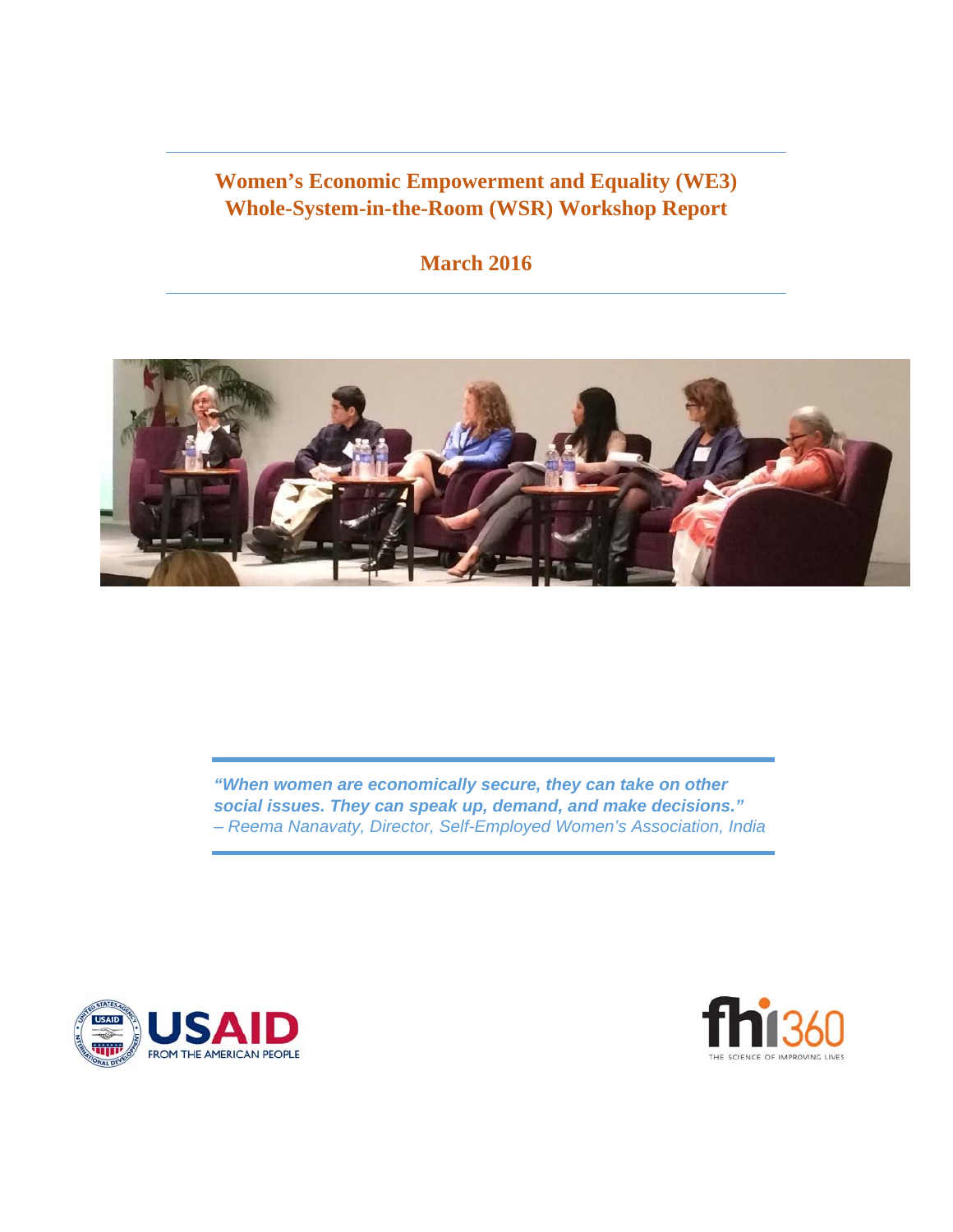### *Table of Contents*

*This report was produced under United States Agency for International Development (USAID) Cooperative Agreement No. AID-OAA-A-14-00097, the Feed the Future Catalyzing Partnerships for Scale project. The contents are the responsibility of FHI 360 and the authors and do not necessarily reflect the views of USAID or the United States Government.* 

*Feed the Future Catalyzing Partnerships for Scale is a cooperative agreement that assists USAID Missions and Operating Units implementing Feed the Future initiatives to increase the rate of adoption of promising technologies and practices by employing systems-focused strategic communications techniques. Feed the Future Catalyzing Partnerships for Scale utilizes the System-wide Collaborative Action for Livelihoods and the Environment (SCALE+) methodology, developed by FHI 360, to accelerate stakeholder engagement and sustain local collaborative actions to transform systems. Missions and Operating Units can access the award through a funds transfer to the Bureau for Food Security. For more information, visit: http://scaleplus.fhi360.org/feedthefuturescale.html.*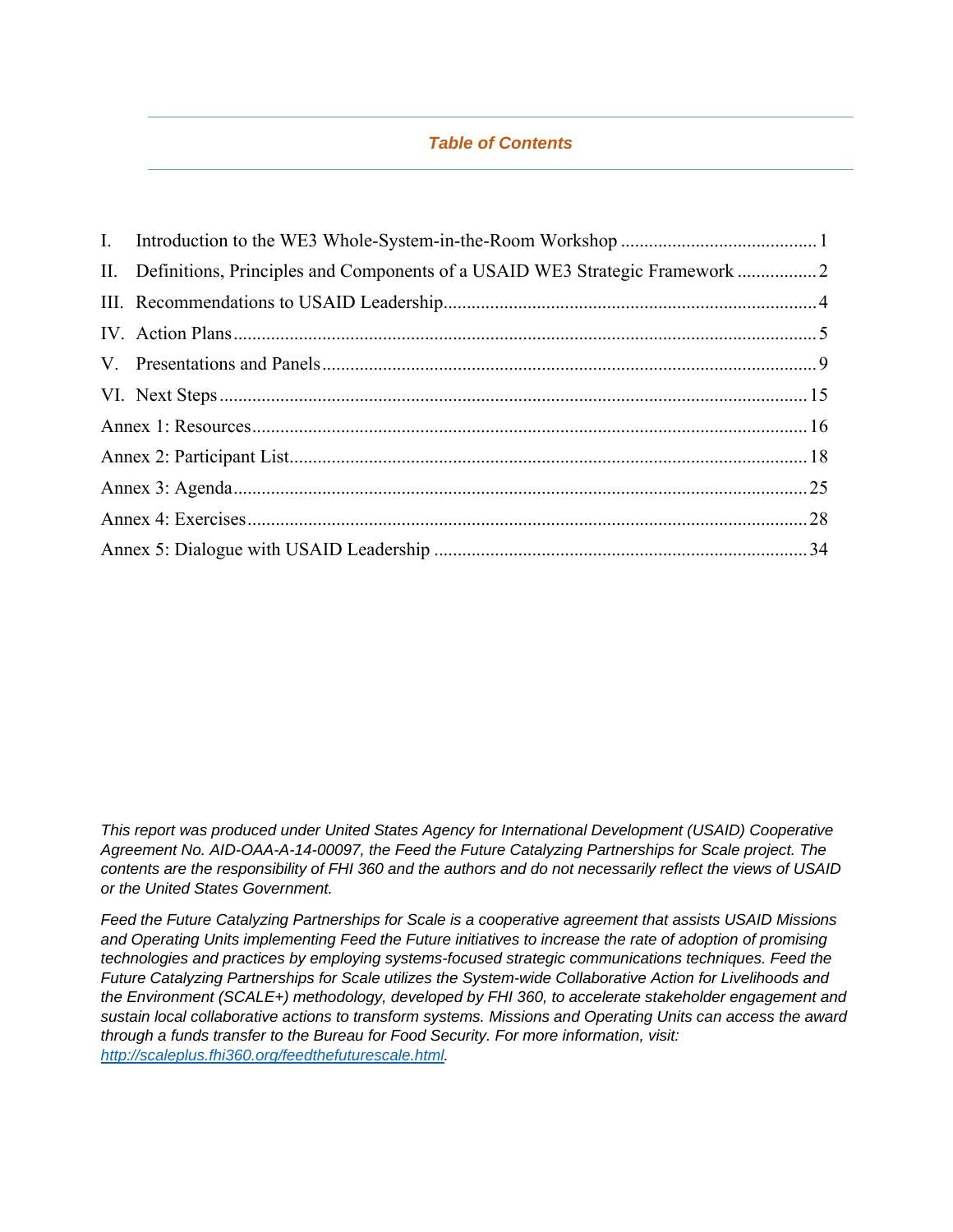# *I. Introduction to the WE3 Whole-System-in-the-Room Workshop*

*"A woman is a survivor. She is strong…When women organize, we are persistent, and an economic force." – Reema Nanavaty, Director, Self-Employed Women's Association, India* 



USAID seeks to advance gender equality and female empowerment as goals in and of themselves and as means towards the elimination of extreme poverty. One area of needed focus is in the realm of economic development and inclusive growth. USAID's Office of Gender Equality and Women's Empowerment (GenDev) has launched an initiative to create an agency-wide Strategic Framework on Women's Economic Empowerment and Equality (WE3) in order to help address this gap. This WE3 Framework will be a key and complementary resource to help advance the overall USAID Gender Equality and Female Empowerment Policy.

To ensure that the Framework is aligned with the work of the many organizations, companies, groups and individuals who are experts and advocates for empowerment and equality, USAID's GenDev office and FHI 360 organized a gathering of key WE3 stakeholders for a two-day workshop on March 2 and 3, 2016. The objectives of the workshop were to:

- review existing WE3 work, useful practices and lessons learned;
- identify a common WE3 definition and set of principles;
- identify USAID WE3 Framework components and system-wide commitments;
- identify and strengthen new WE3 partnerships;
- identify next steps for stakeholders to advance WE3.

The Whole-System-in-the-Room (WSR) workshop included more than 100 stakeholders from the US government, private sector, NGOs, academia and Global South, representing 10 thematic groups:

- 1. Decent Work and Workforce Development
- 2. Agriculture / Food Security
- 3. Women's SMEs and Entrepreneurship
- 4. Women's Leadership, Organizations & Capacity Building
- 5. Inclusive Financing
- 6. Assets and Technology
- 7. Health & Economic Strengthening
- 8. Education and Youth Workforce Development
- 9. Risk Mitigation, Including gender-based violence (GBV) and Sexual Harassment
- 10. Innovative Male Engagement

Through two days of carefully planned and managed panels and exercises, the stakeholder groups identified and created action plans to pursue WE3 common goals and contributed directly to the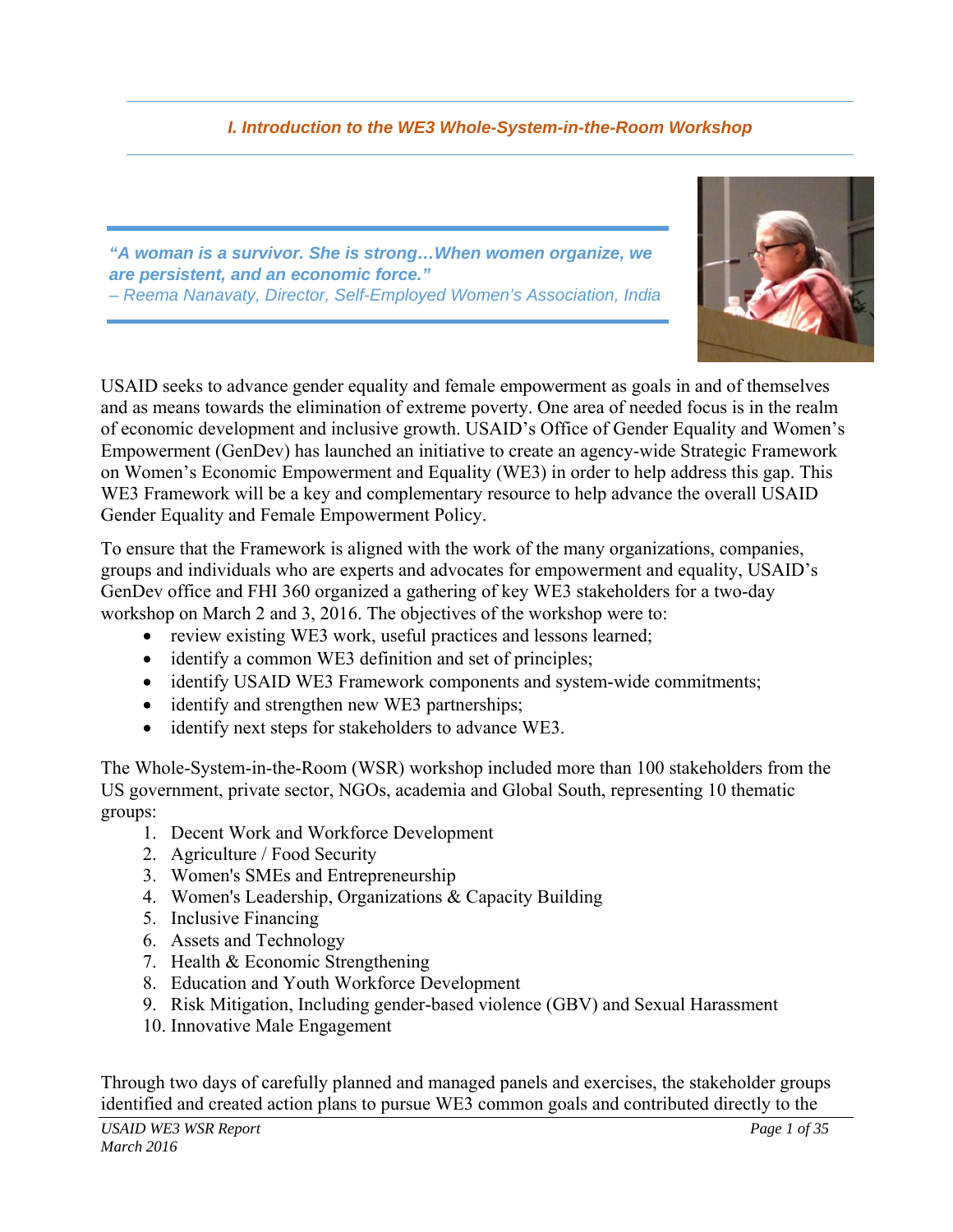shaping of definitions, principles and components for the USAID Framework. The workshop concluded with a presentation of highlights and requested actions from participants to USAID leadership, as well as feedback from leadership to participants.



*"In order to achieve equal power relationships, we must go to the root of the problem… Let's support men as fathers, and more than just the traditional role as bread winners." - Oswaldo Montoya, Global Coordinator, MenEngage Alliance* 

*II. Definitions, Principles and Components of a USAID WE3 Strategic Framework* 

Every participant had the opportunity to provide ideas and input for the planned USAID WE3 Strategic Framework's A) Definitions, B) Principles, and C) Components.



# **A. Suggested WE3 Definitions**

WE3 describes women's ability to make meaningful decisions over key economic and life outcomes at the individual, community, institutional and national levels. More specifically, this means that:

- women have increased access to, control over, and ownership of resources;
- women have increased agency, voice and choice;
- women have improved well-being and dignity;
- women and men have equal social, economic, and political opportunities, and the ability to interact equally, meaningfully and in mutually supporting ways in any aspect of the economy.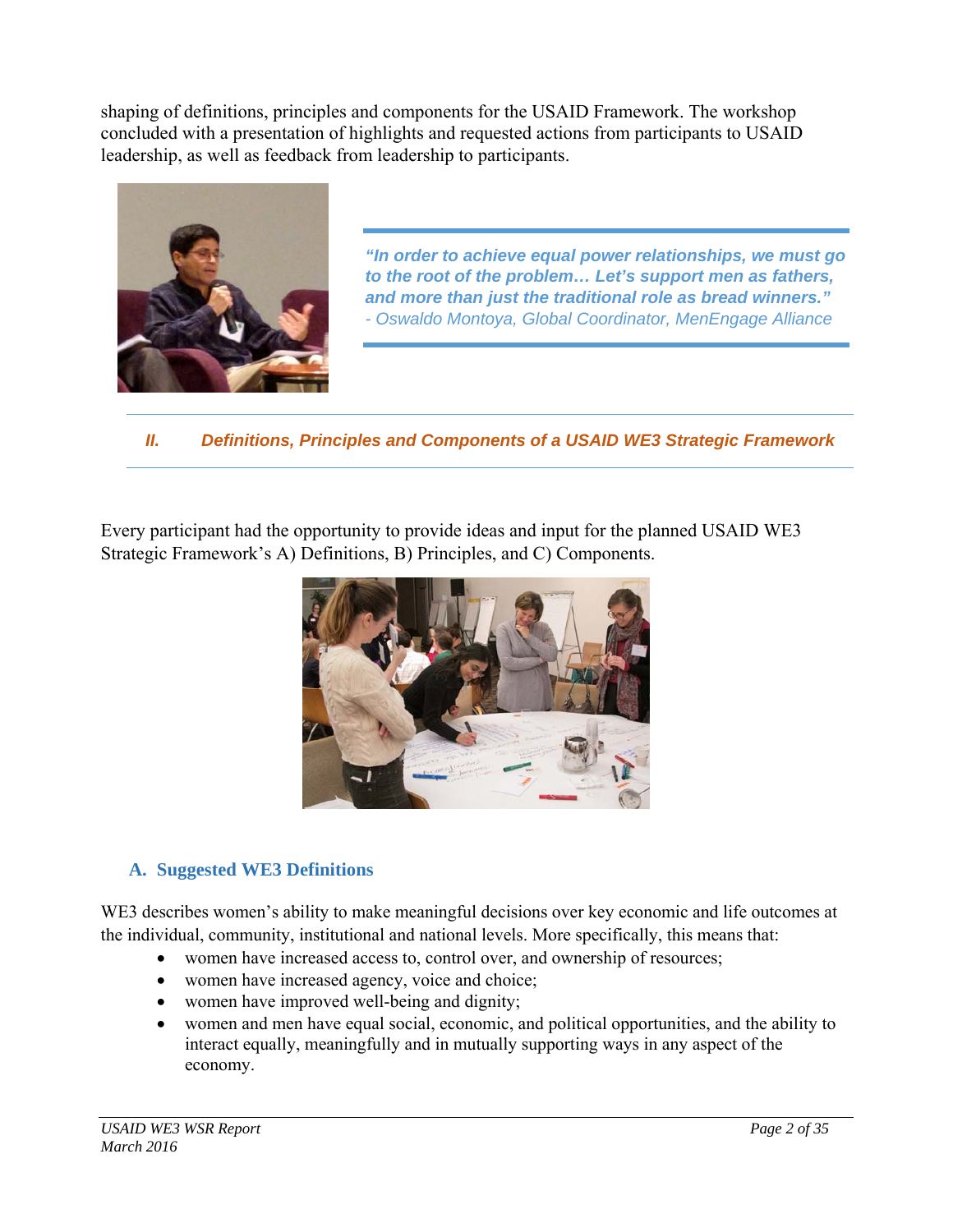### **B. Suggested WE3 Principles**

- 1. **ENVISION WE3 AS A CRITICAL STEP:** Support women's economic empowerment as a critical step towards eventually achieving economic gender equality.
- 2. **LISTEN:** Listen to women on the ground, including their WE3 priorities and strategies.
- 3. **INCLUDE GIRLS & ELDERS:** Be inclusive of both adolescent girls and older women in all WE3 planning and initiatives. Pursue intergenerational approaches whenever possible.
- 4. **FOCUS ON DIVERSITY:** Women are not a monolith: differentiate needs and priorities of various socio-economic groups, including women who are low-income, refugees, minority groups, older people, LGBTQIA (lesbian, gay, bisexual, transgender, questioning, intersex, and asexual).
- 5. **ENGAGE MALES:** Engage men, boys, and the community at the initial and various stages of WE3 initiatives and simultaneously support their economic empowerment.
- 6. **INTEGRATE:** Link women's economic empowerment with social empowerment objectives, such as women's control over their own body and reproductive health and access to quality education.
- 7. **STOP GENDER-BASED VIOLENCE:** Address gender-based violence prevention and response in all economic programming.
- 8. **BUILD EVIDENCE:** Promote collection of quantitative *and* qualitative WE3 evidence from varied sources, including global south organizations and partners.
- 9. **USE MULTIPLE PATHS:** Promote the business case, rights-based framework, and peace and security arguments for WE3.
- 10. **ADDRESS SYSTEMS:** Take a systems approach that focuses on institutional structures and dynamics that impede empowerment, including economic, trade and labor policies.
- 11. **SUPPORT SOCIAL NORMS CHANGES:** Promote WE3 within the context of social norms change. Partner with local/regional/national groups to advance changes in culturally attuned ways.
- 12. **LINK TO HUMANITARIAN RESPONSE:** Focus on WE3 within both development and humanitarian response. Go beyond 'do no harm' to anticipate and mitigate WE3 risks.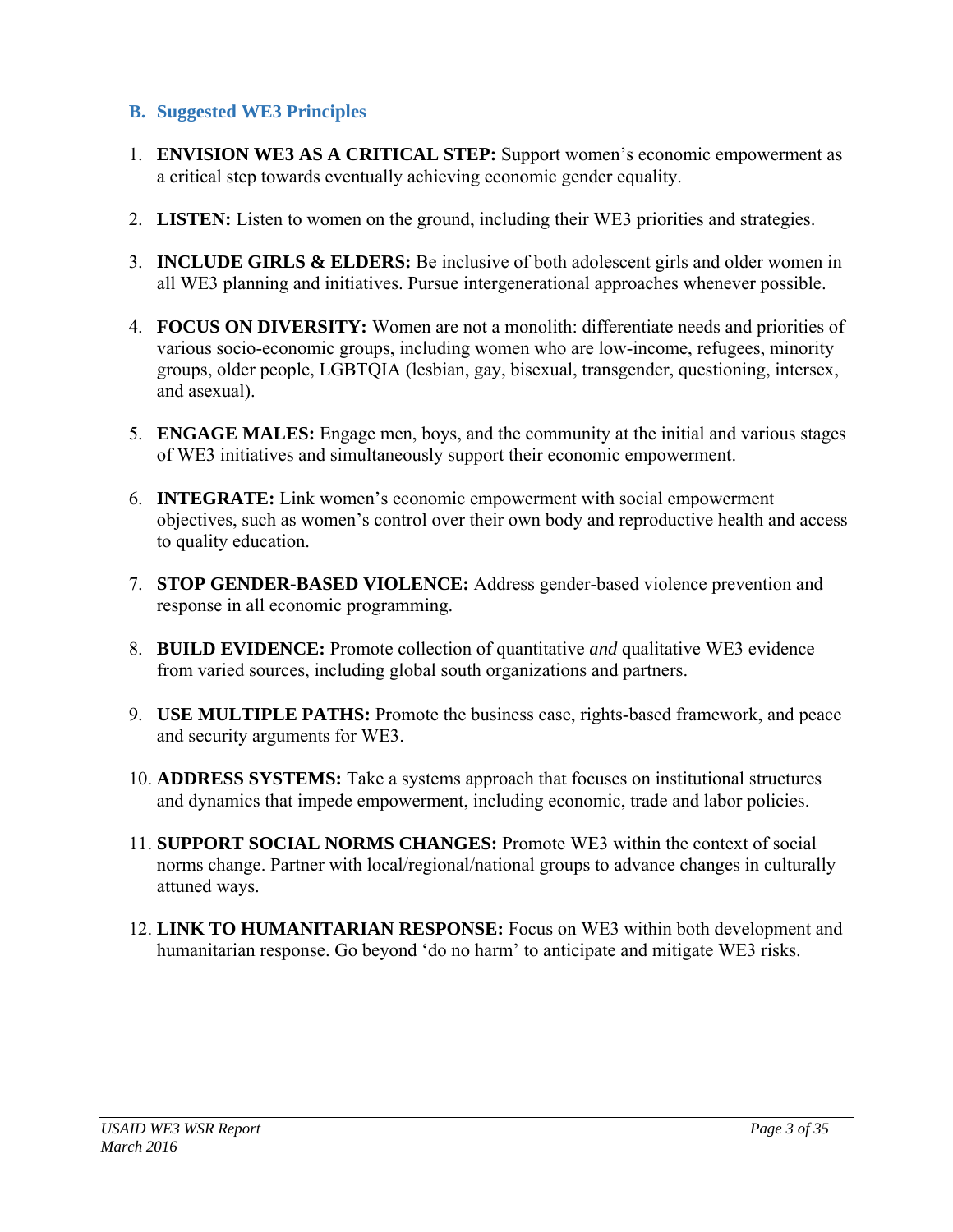# **C. Suggested USAID WE3 Framework Components**

1. **DEFINITIONS AND PRINCIPLES** to explain what USAID means by WE3

## **2. WE3 THEORY OF CHANGE**

3. **WE3 ROLES AND RESPONSIBILITIES** of multiple stakeholders, including USAID HQ leadership, Mission Directors, COPs, M&E, AORs, CORs, implementing partners, etc.

### 4. **GUIDELINES** on how to accomplish the following, across all sectors and broken down by sector:

- a. Integrate WE3 into all economic growth programming, generally and by sector
- b. Align WE3 objectives with other agency strategies and policies
- c. Identify, build and evaluate effective partnerships that promote WE3
- d. Commit sustained resources to WE3, not just incentive funds
- e. Integrate gender-based violence into all economic growth programming, by sector
- f. Build strong WE3 M&E plans, with illustrative quantitative  $\&$  qualitative indicators
- g. Link WE3 indicators to larger, macro-economic growth indicators/measurements
- h. Coordinate WE3 with other donors, especially at country and community levels
- i. Conduct and integrate results from gender analyses on economic growth projects
- j. Prioritize women's leadership and organizations within economic growth projects
- k. Engage men and boys as change agents in all WE3 strategies and initiatives
- 5. **EXISTING TOOLS** that are already being used for or could be adapted for WE3
- 6. **ANNOTATED BIBLIOGRAPHY** of WE3 research

### *III. Recommendations to USAID Leadership*



At the conclusion of the workshop, participants presented recommendations to USAID Leadership: Senior Deputy Assistant Administrator Charles North of the Bureau for Economic Growth, Education and Environment (E3); Democracy, Human Rights and Governance (DRG) Center Director Neil Levine; and Senior Coordinator for Gender Equality and Empowerment Susan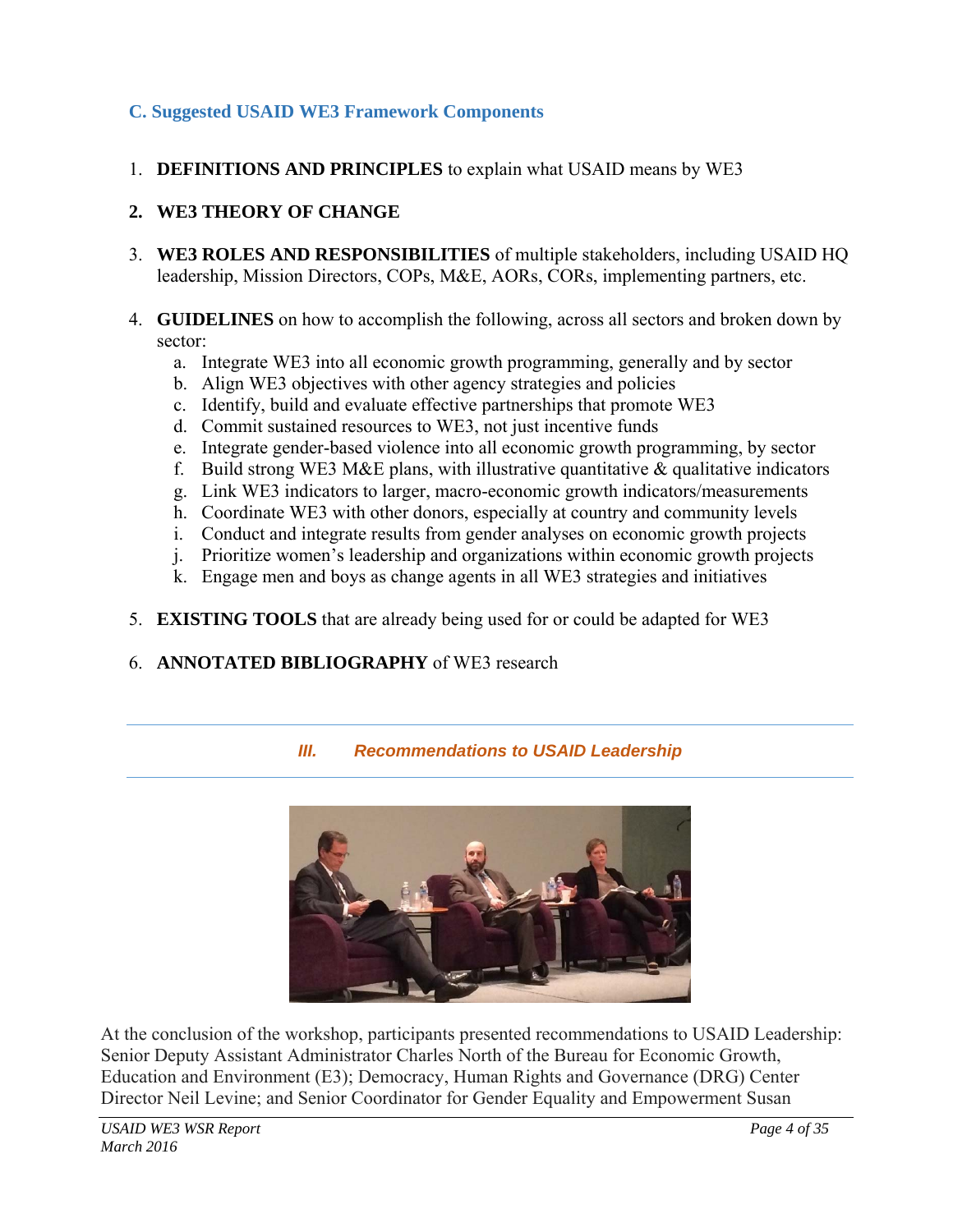Markham. The recommendations are grouped into five areas below; more details may be found in Annex 5.

# **1. PLANNING & PARTNERING**

- Connect WE3 to health, education, food security and DRG strategies and learning agendas.
- Ensure implementing partners—including marginalized groups—help assess WE3 strategies at annual portfolio reviews.
- Increase partnerships with women's and youth's organizations in activity implementation.

# **2. FUNDING**

- Use economic growth funds to support WE3 gaps, structural changes and women's groups.
- Explicitly reference women's economic empowerment and leadership in RFPs and RFAs.

### **3. CAPACITY BUILDING**

- Require Contracting Officers be trained on WE3, as well as GBV and risk mitigation.
- Adapt organizational capacity assessment tools to include WE3 (e.g., Human and Institutional Capacity Development (HICD) tool).
- Create financial inclusion toolkits/guidance for Mission economic growth and gender officers.

### **4. COLLABORATION & LEARNING**

- Use USAID convening power to better coordinate WE3 among donors, partners and NGOs.
- Host a conference or workshop addressing technology and WE3.
- Create official learning/collaboration mechanisms to address WE3 male engagement.

### **5. ACCOUNTABILITY**

- Include WE3 and gender equality achievements in Mission Director performance metrics.
- Create, promote and report on a suite of WE3 indicators, both sectoral and cross-sectoral.
- Promote gender and WE3 integration within organizational capacity assessment (OCA) and HICD tools.
- Move towards regularly measuring WE3 outcomes, not just inputs.

# *IV. Action Plans*

 *"We need to constantly remember and speak up for the important role and economic rights of adolescent girls…In Haiti, girls are asking, 'What economic opportunities can I really get? And at what cost?' " - Marjorie Bertrand, Chair, Ignitus Worldwide Haiti* 



Each of the 10 stakeholder groups created the action plans for what they could achieve in three months and in three years in terms of WE3 advances based on the common principles to which the WSR participants agreed. These are based on their demonstrated willingness to collaborate with other stakeholders to ensure synergy of efforts and results at a larger scale.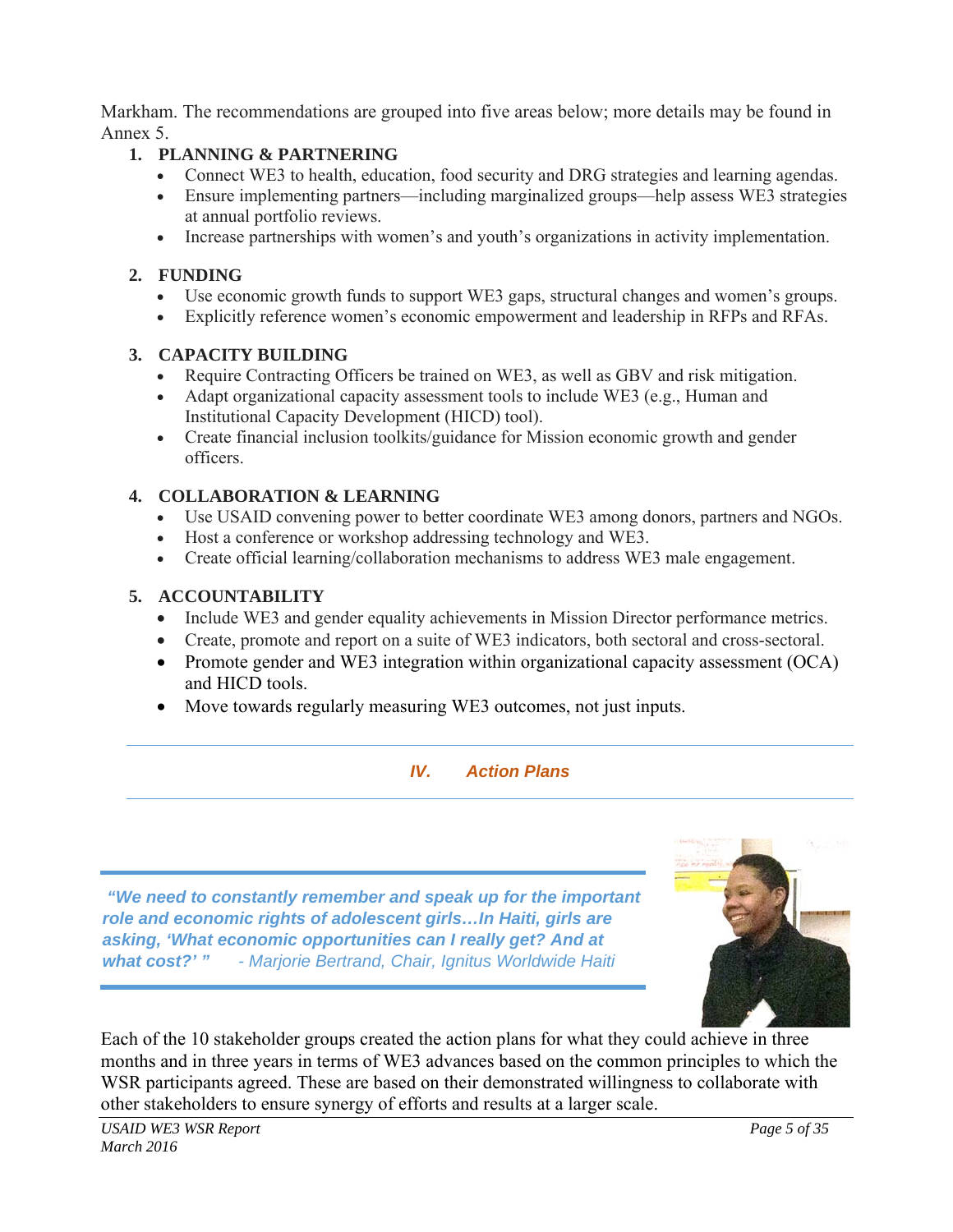### **Decent Work and Workforce Development**

*3 Months* 

- Reference definition of decent work in context of WE3 in multiple program documents.
- Perform a multi-sectoral landscape analysis of where WE3 focused jobs can be created and where WE3 focused employment services and practices already exist.
- Connect and share information about women-owned businesses by region.
- Disseminate recent work of ICRW, McKinsey, etc. and develop business case for return on investment (ROI) on WE3 focused job creation/support.



*3 Years* 

- Share business case with targeted companies.
- Launch collaborative multi-sectoral WE3 workforce action plan that includes ways to mitigate women's time demands in accessing education and training opportunities.
- Prioritize sectors with large existing or potential for female workforce.
- Broaden workforce program and policy work using a rights-based perspective. Include organizing workers' rights as standard parts of workforce programs.

# **Women's SME's & Entrepreneurship**

*3 Months* 

- Define women-owned SMEs and entrepreneurship for the framework, articulate their self-voiced priorities and map current women's SMEs and entrepreneurship initiatives.
- Gather promising practices and indicators for improving women's business environment.

*3 Years* 

- Promote and invest in strong technology access and capacity building plans for women's business networks.
- Foster women's business networking horizontally and vertically and across sectors, including connecting women's business associations with larger business networks.
- Expand WE3 mentorship, peer support and sponsorship programs to increase capacity.
- Develop criteria and funding streams that make it easier to give grants to and work with women's and youth organizations on the ground on WE3.

# **Women's Leadership, Organizations and Capacity-Building**

*3 Months* 

- Develop plans for how to build women's organizations M&E capacity.
- Introduce male engagement into more projects with women's organizations.
- Share lessons learned from this event with other organizations, including global south.

*3 Years* 

- Identify funding streams to significantly increase investments and capacity building support towards global south women's organizations and leaders.
- Integrate local solution models into WE3 planning (Look at USAID Mission in Morocco, which just introduced a GBV model).
- Include women's leadership and capacity building within all economic-related RFAs.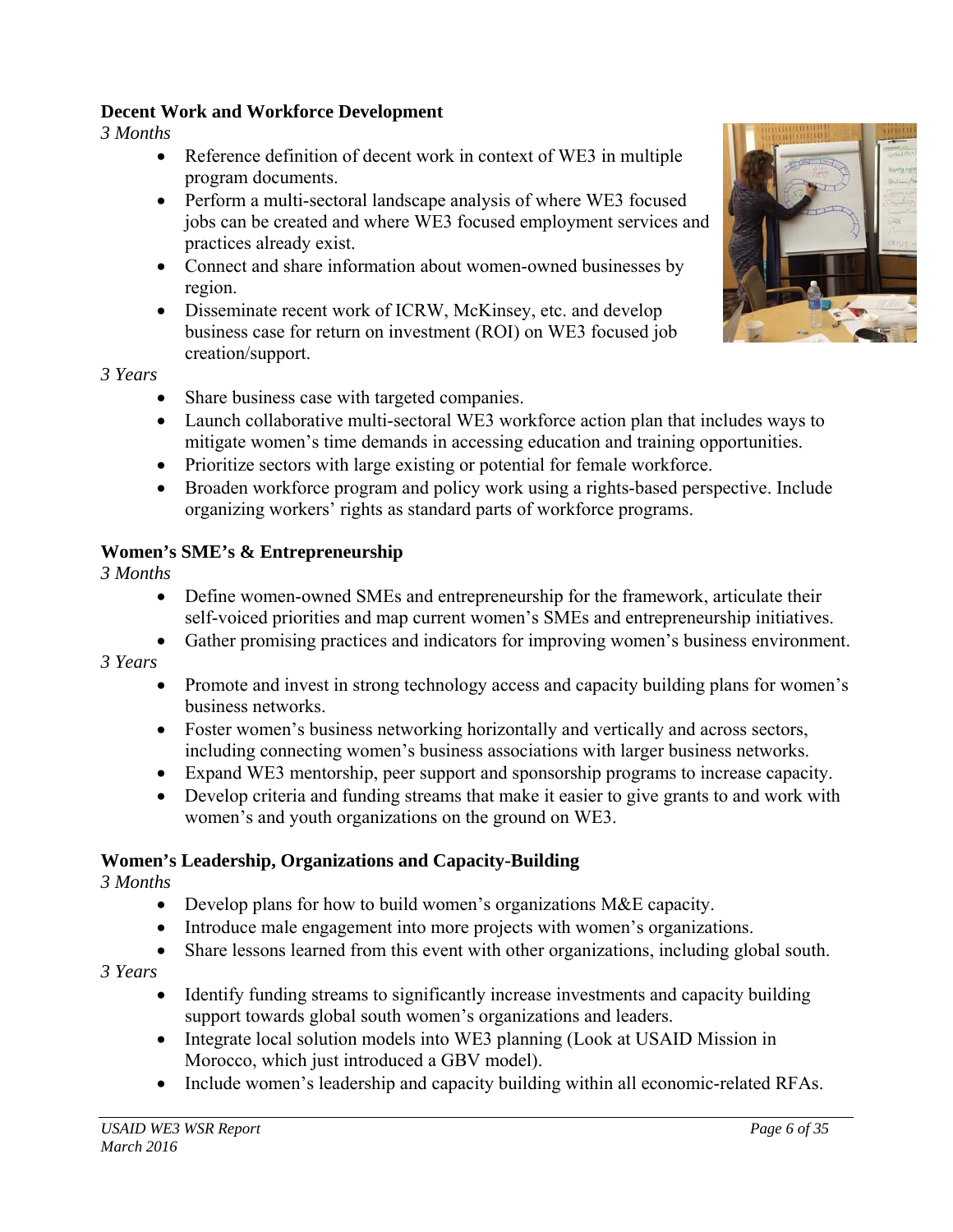- Score proposals higher that emphasize male engagement and youth empowerment.
- Invest in traditional artisans, food production and markets; allow women to grow in areas where they feel confident; and help them branch out in organic ways.

## **Agriculture & Food Security**

*3 Months* 

- Assess the burden of climate change on women and share this data. Integrate into both the WE3 framework and other frameworks as well.
- Identify existing Food Security/Agriculture related WE3 tools and establish broader knowledge-sharing opportunities across sectors outside of the Development Experience Clearinghouse (DEC).

### *3 Years*

- Focus on women as core participants related to climate change.
- Solicit youth data collection  $\&$  analysis at design stage of agriculture/food security planning.
- Sensitize staff on WE3 objectives and create mandatory multi-stakeholder assessments with women on the ground to create strong Agriculture/food security project linkages.
- Engage male farmer and agriculture value chain champions and spokesmen of WE3.

# **Inclusive Financing**

*3 Months* 

- Start a working group of people working on securing national IDs together at USAID.
- Create a one-pager/toolkit on integration of financial inclusion for gender advisors.
- Identify Mission points of contact to help connect and educate on financial inclusion.

### *3 Years*

• Create more flexible and tiered Know Your Customer (KYC) requirements in order to make it more accessible for women and people living in extreme poverty.



- Engage an inter-agency group at Dept. of State and Treasury to work with regulators.
- Engage tech people, developers, economic growth, trade experts and unusual suspects.

# **Health and Economic Strengthening**

*3 Months* 

- Review for each WE3 principle and goal what is already being done in each sector, such as health. Identify similarities and differences in language, planning, indicators.
- Review current USAID WE3 funding streams and identify what is needed to make multi-sectoral WE3 programming.

### *3 Years*

 Create a common language and way of discussing, planning and measuring WE3 across each sector.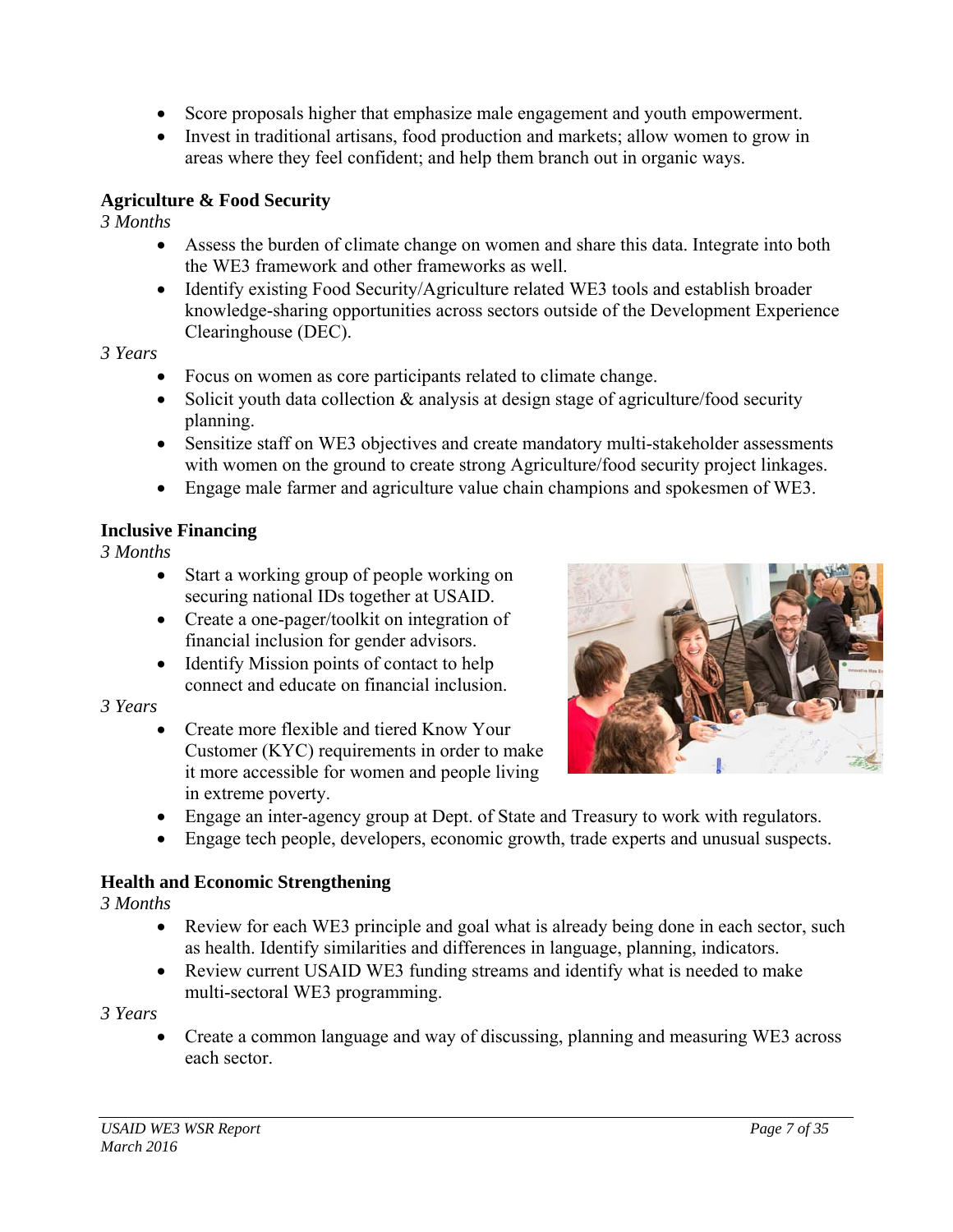Review, scale up and adapt existing health initiatives to the WE3 context, including men's engagement for HIV prevention, creating strong HIV workplace policies, and HIV and micro-finance programming to reduce GBV.

# **Assets and Technology**

*3 Months* 

- Disseminate information on available mobile money applications.
- Explore current digital infrastructure and relevant business models (M-KOPA, mSTAR).
- Recommit to pursuing equal land and property rights within both economic growth and humanitarian assistance programs.
- Create a repository of resources on women and technology for WE3 planning.

*3 Years* 

- Create ecosystem for not just women's access, but control and proper use of assets.
- Work to remove WE3 legal barriers to assets by region. Align with workforce development programs.
- Engage women and girls in using ICTs.
- Support 100% global connectivity.
- Create a Gender and Technology Conference.

# **Education and Youth Workforce Development**

*3 Months* 

- Commit to increased youth-focused data collection and gap analysis.
- Develop business case for different audiences on economic growth ROI for supporting positive youth gender norms.

# *3 Years*

- Fully integrate a youth-focused WE3 approach into all sectors and planning.
- Engage media stakeholders to promote equality of youth gender roles within economic development and beyond, and discourage harmful practices.

# **Risk Mitigation, including Gender-Based Violence**

*3 Months* 

 Include training modules on positive masculinities within economic development programs.

*3 Years* 

- Ensure unintended consequences are addressed in Economic Development program design and M&E.
- Develop more initiatives asking for risk mitigation in proposals, design and work plans.
- Develop tool to identify and respond to gender risks as part of Gender Analysis Toolkit.

# **Innovative Male Engagement**

*3 Months* 

 Initiate a male engagement working group to define and research the term and full spectrum of male experience, and promote dialogue on WE3 as well as other issues.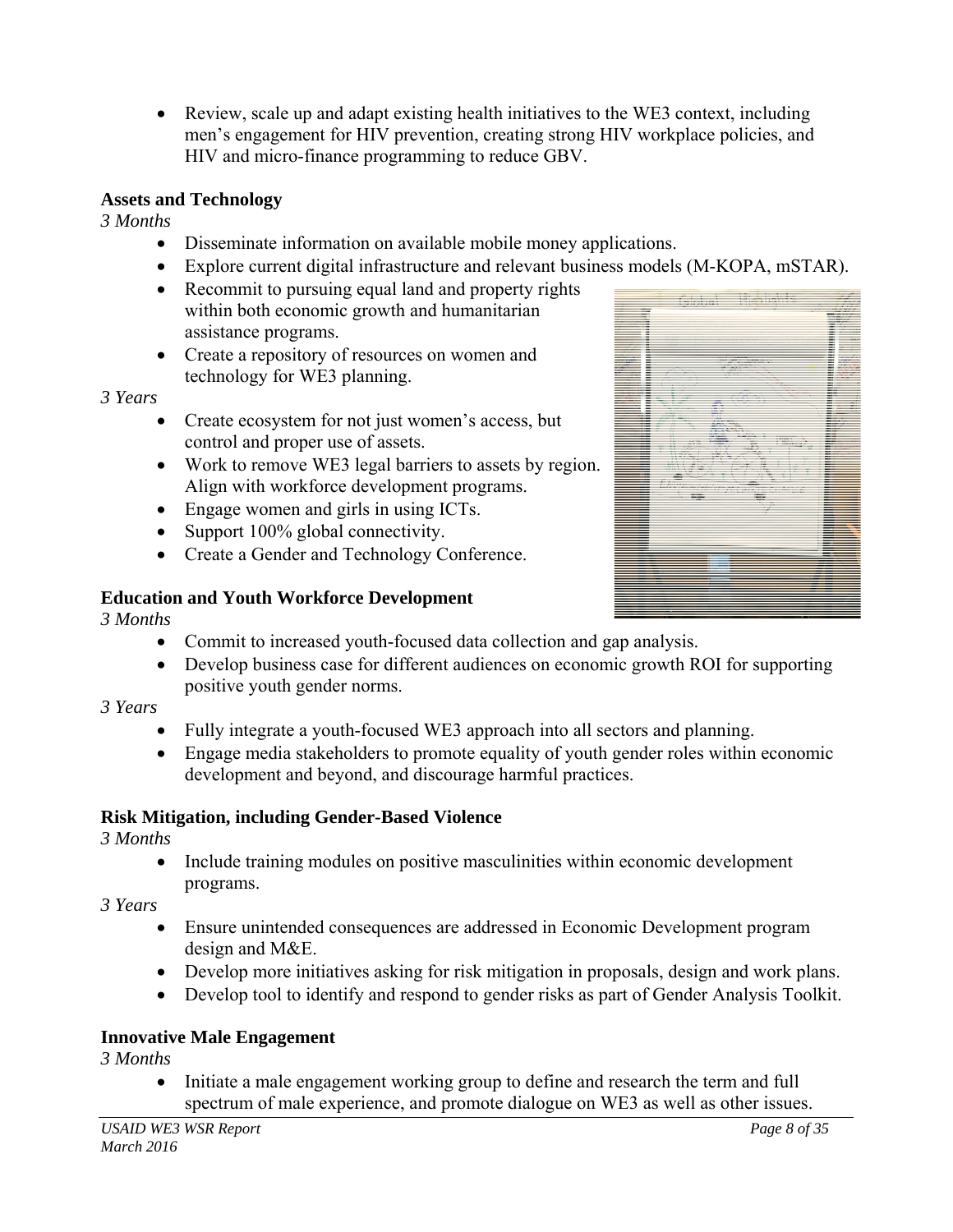- Ensure that male engagement is included in USAID revisions to their gender policy.
- More actively collect and disseminate promising practices on WE3 male engagement.
- Commit as a community to bring a male colleague to a next gender or WE3 event.

### *3 Years*

- Conduct/review research on promising practices for incentivizing male engagement.
- Ensure leadership and all positions clearly understand importance of male engagement.
- Increase RFA/RFP focus on capacity building for male engagement on WE3.
- Ensure Household-level data collection includes opinions of both male and female household members as standard.
- Identify and support public male and female figures championing WE3.
- Support a next Commission on the Status of Women (CSW) theme being focused on male engagement.



*"We can't just teach women to knock louder on a locked door." – Susan Markham, Senior Coordinator for Gender Equality & Women's Empowerment, USAID* 

# *V. Presentations and Panels*

# **Presentation 1: Susan Markham, USAID's Senior Coordinator for Gender Equality and Women's Empowerment**

Ms. Markham's opening remarks set the stage for the WSR and outlined USAID's commitment to WE3. Highlights included the following:

- Grounded the emerging WE3 framework in the 2012 USAID Gender Equality and Female Empowerment Policy. Acknowledgement that women's economic empowerment was not elevated as much as other issues over the past three years.
- Commissioned FHI 360 landscape analysis of WE3 focus in current USAID projects.
- Recognized need to increase focus and work on:
	- 1. Closing gaps in women's access to and control over resources, markets, digital finance, etc.;
	- 2. Paying attention to power dynamics and reduce GBV;
	- 3. Increasing women's decision-making and power over own lives, bodies, homes, communities and countries;
	- 4. Taking a rights based approach to economic development and WE3;
	- 5. Building stronger partnerships to enable WE3;
	- 6. Evaluating and building greater WE3 evidence in USAID programs;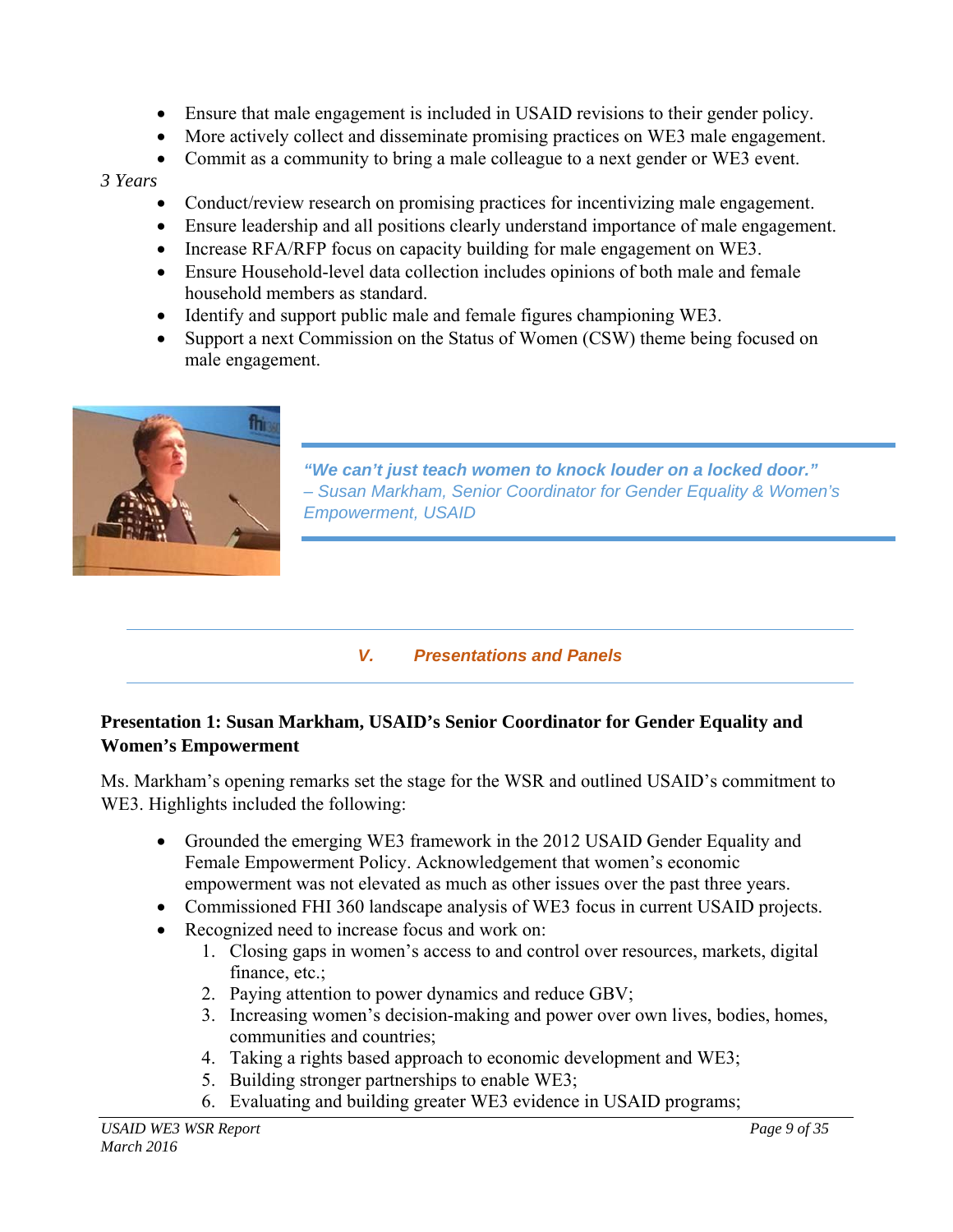- 7. Engaging more men in WE3;
- 8. Weaving WE3 into other sectors and work streams;
- 9. Changing current economic systems and thinking outside of the box; and
- 10. Creating a common definition, principles and ways to measure WE3.

### **Presentation 2: Reema Nanavaty, Director, Self-Employed Women's Association, India1**

- The Self-Employed Women's Association (SEWA) helps to organize over 2 million women workers in India, including home based workers, vendors, manual workers and service providers, and producers.
- To support women's economic security in India, we must address microcredit and agriculture, but also take a more integrated approach to expand into sustainable livelihoods and diversified markets.
- Shared the story of a woman who helped build a network of 15,000 women artisans in north of India. The initiative addressed broad issues, such as water access, making the initiative beneficial for both women AND men and increasing overall buy-in and positive side-effects.
- Women coming together on the basis of work allows a transformation of themselves and their community. The key to women gaining strength is in their ability to organize. Once organized, women can take on any challenge and move out of poverty.
- SEWA supports women-to-women regional integration and networks

*"Only women can empower themselves. However, we can help create the enabling conditions for women's economic empowerment."* 

*- Caren Grown, Senior Director, Gender, World Bank Group* 

# **Panel 1: Useful WE3 Practices and Principles**

- Moderator: Elise Young, Gender Department, FHI 360
- Caren Grown, World Bank Group, Senior Director, Gender
- Oswaldo Montoya, MenEngage Alliance, Global Secretariat, Associate Consultant
- Shamarukh Mohiuddin, US Chamber of Commerce Foundation, Director of Economic Empowerment
- Louise Williams, Nathan Associates, Principle Associate
- Reema Nanavaty, Self-Employed Women's Association (SEWA) of India, Director

# **Key points:**

**WE3** is the ability for women to make strategic decisions over key life outcomes.

 $1$  A link for this and other presentations may be found in Annex 1: Resources.

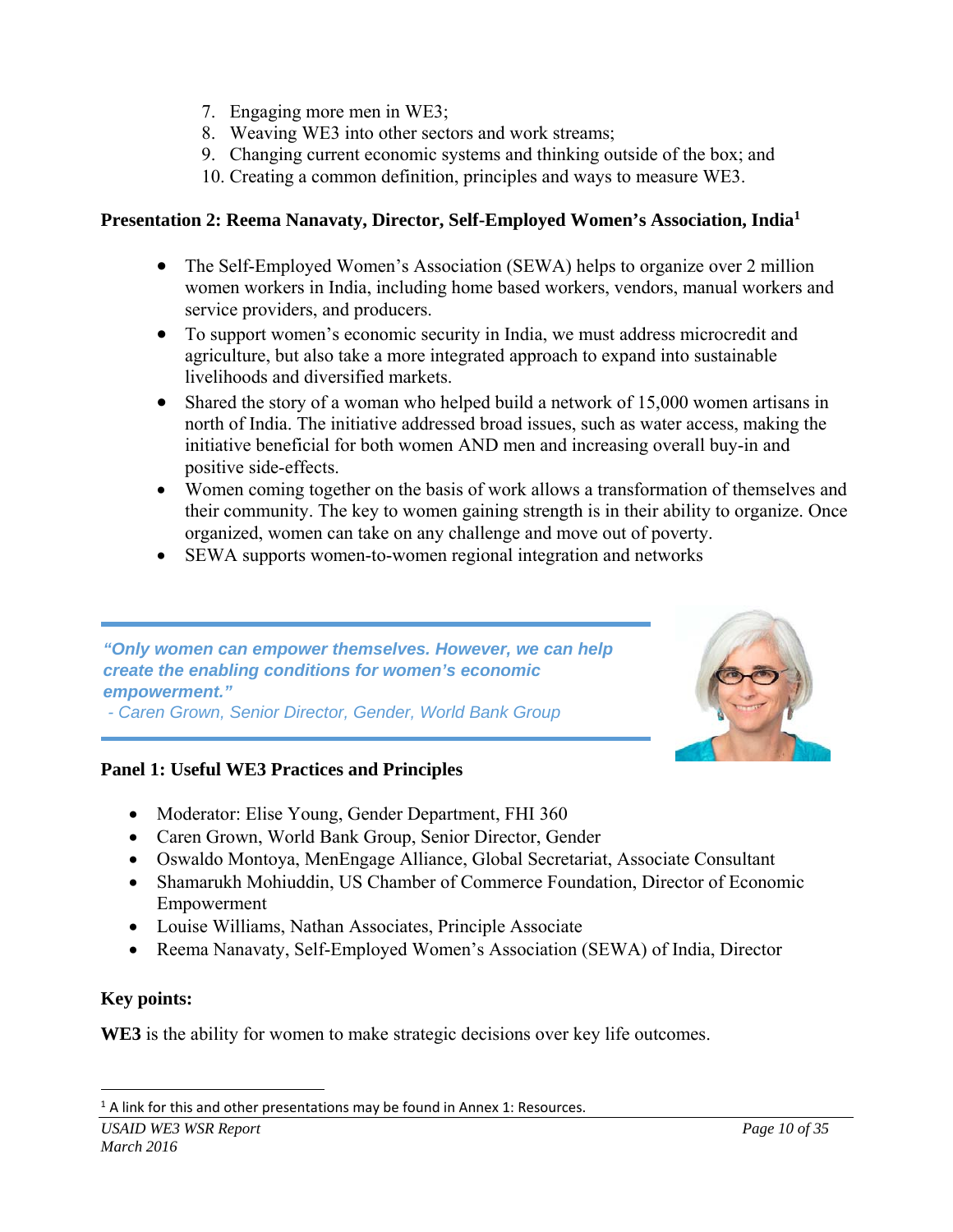- Women empower themselves. Institutions, however, can create enabling conditions for women to empower themselves: decent employment (good pay, working conditions, benefits, security & upwards mobility), control of assets, bargaining power, time poverty solutions, dignity  $\&$  self-esteem. The empowerment process is NOT a one-time event.
- Must support collective WE3 strength in women's organizing, and leadership investments: the only way women can sustainably fight poverty. Can't be forced in three to five year time period.
- Donors have obligation to collect and analyze data and address huge WE3 gender data gaps.

**Men's engagement** includes understanding that men are also paramount to enabling conditions

- Violence is about controlling women's lives, and undermining capacity to make decisions. We must shift focus to men who are committed to respecting women. All communities have men who support women's agency. Approaching men as fathers can be effective.
- Must support men being more involved in family care, so women have time to embark on economic projects. The Men Care Campaign promotes and supports men as caregivers
- Must support men's positive engagement in family planning, respecting women's decisions about bodies and healthcare. This requires a major shift in power relationships.
- Must engage men in positions of power, so they can promote policies that are gender transformative. Need help to change idea that women are only ones that care about families

# **Supporting women's participation in decent work** and entrepreneurship is critical.

- We must build bridges between a rightsbased approach and making the business case.
- The private sector is embracing a shared values perspective. WE3 does not just make a company look good, it also empowers key consumer segments.
- Key private sector WE3 components include supporting women's life skills, financial skills, literacy, working conditions, access to and use of technology, health and nutrition.
- Private sector WE3 investments support better retention.  $$1$  invested =  $$3$  return.



**WE3 within trade** is starting to emerge, but needs even greater support.

- There has been more focus on gender on trade behind the border: getting yourself in position to trade, goods and labor. There is not much gender lens yet on trade at border, though improving. Promising practices on beyond the border trade, though are still emerging.
- The new Trans-Pacific Partnership trade deal now has a new section on women's equality.
- Five years of activity coming out of APEC focused on gender...2011 Hillary Clinton agreements on structural framework that 21 countries came up w together.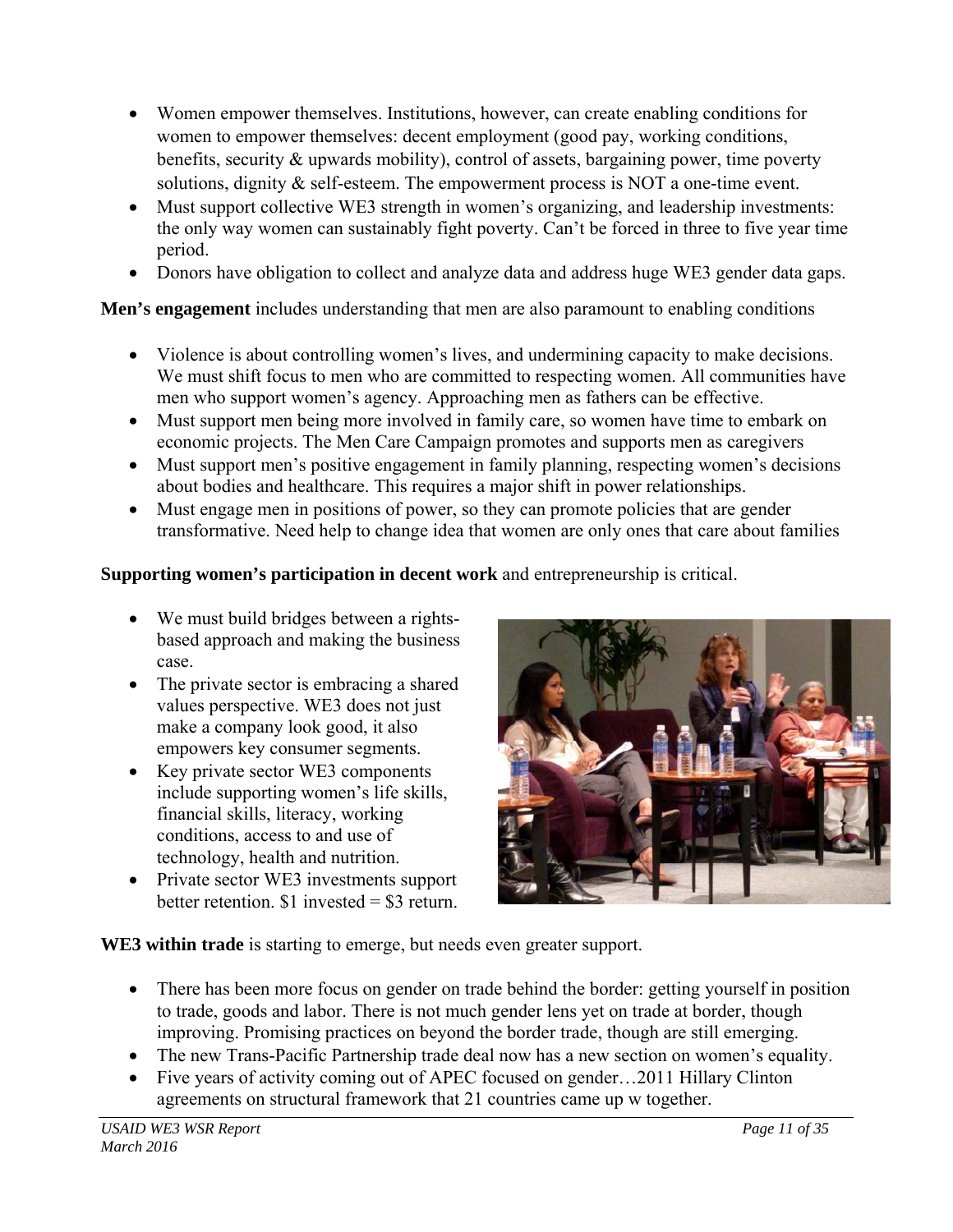APEC Dashboard is now a key resource for addressing major gender data gaps: access to capital/assets, markets, capacity, health, leadership/agency/voice, innovation and technology.

# **Presentation 3: Elise Young, Senior Advisor for Gender Mainstreaming and Thought Leadership, FHI 360**

Ms. Young presented an overview of FHI 360's WE3 assessment of 50 USAID projects and 78 external resources.

• Lots of good WE3 activities and outcomes are taking place, but not consistent across sectors or projects, or even within projects.



- Strengths:
	- o Gender is a strong cross-cutting theme throughout most projects.
	- o Several innovative partnerships are happening, especially with local women's NGOs
	- o More sex disaggregated data is available now than in the past.
- Challenges:
	- o Projects have a lack of understanding of what is women's empowerment overall.
	- o There is not consistent planning and budgeting around gender or WE3.
	- o There is little investment in women's organizations or leadership development.
	- o Few partnerships exist with national NGOs working on elements of WE3.
	- o Mostly WE3 output indicators are present, and not WE3 outcome indicators.
	- o Many projects don't realize a WE3 approach is necessary until it is too late to budget.
- FHI 360 Recommendations to USAID on WE3:
	- o Define it
	- o Plan it
	- o Fund it
	- o Measure it
	- o Share it

# **Presentation 4: Greta Schettler, Senior Economic Policy Advisor, Secretary's Office of Global Women's Issues, U.S. Department of State**

Greta Schettler gave a presentation on behalf of the Office of Global Women's Issues (GWI) on the new emerging State Department Women's Economic Empowerment (WEE) Strategy.

- The audience for the new GWI WEE Strategy is Economic Policy Officers, to give them practical tools so that they can do their jobs more effectively.
- The WEE Strategy includes the following components:
	- o The current status of global WEE, existing efforts to advance it and the business case
	- o Guiding principles and lessons learned

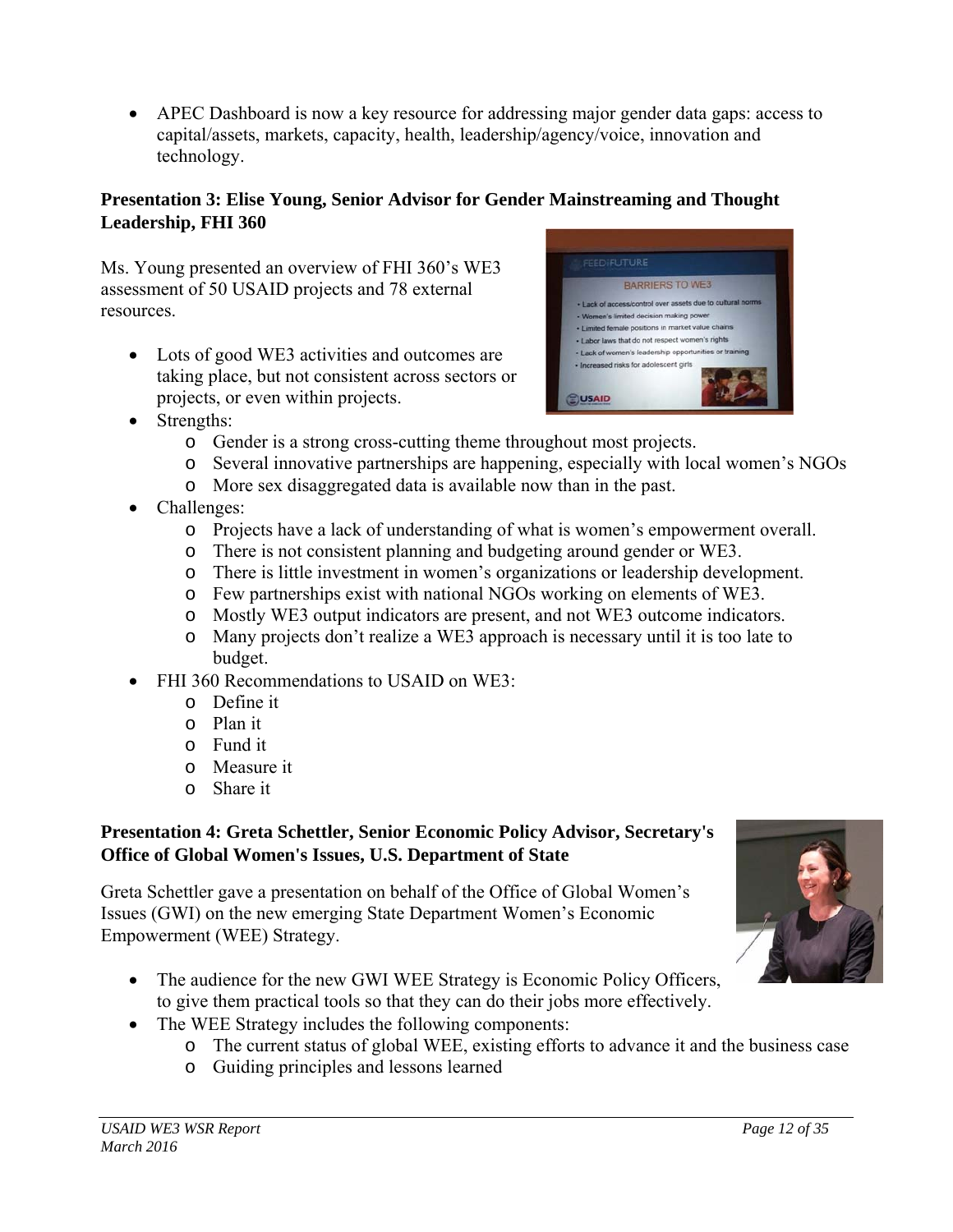- o Priority areas
	- **Legal, regulatory and policy reform**
	- Gender responsive economic development
	- Institutional and individual skills and capacity building
	- Examples of how the priority areas could be put into practice.
- o Implementation Plan, including components in 5 areas:
	- Diplomacy
	- Public engagement and outreach
	- Coordination with agencies (US and international) globally
	- Programming
	- $\blacksquare$  Evidence building
- o Achievements
	- Multilateral efforts: APEC, G7, G20
	- **Women** in STEM
	- Better wage employment
	- Women in business

### **Presentation 5: Mayra Buvinic, Senior Fellow, United Nations Foundation**



Mayra Buvinic shared the following in her presentation on measuring WE3.

 The UN Foundation, in partnership with Exxon Mobile, created the 'Roadmap to Women's Economic Empowerment.' It covers four categories of activities: entrepreneurship, farming, wage employment, and young women's employment.

- Wages are relatively easy to measure but economic empowerment is much more difficult.
- The typical measurement causal chain is: Inputs (materials) ->

Activities (training) -> Outputs (# women trained). But number of women trained doesn't really show anything.

- Need to distinguish between direct outcomes (did the knowledge of the women who were trained actually increase?), intermediate outcomes (were there changes in business practices as a result of the knowledge gained by the training?) and final outcomes (increases in income and productivity; changes in subjective empowerment).
- Given the interdependence of women's economic and social roles, it is important to measure both economic (income, assets) and social (stress, self-confidence) outcomes to understand women's economic empowerment.
- It is important to measure both individual and household effects, considering women's broader well-being in the household, especially in rural and agricultural areas.
- What to measure:
	- o Urban: women's business profits/revenue, number of employees, monthly work hours for pay
	- o Rural: household consumption per capita, household savings, household asset index
	- o All: Intensity of mobile phone use, willingness to take risk, partners' sharing of housework, participation in all types of groups, participation in women's groups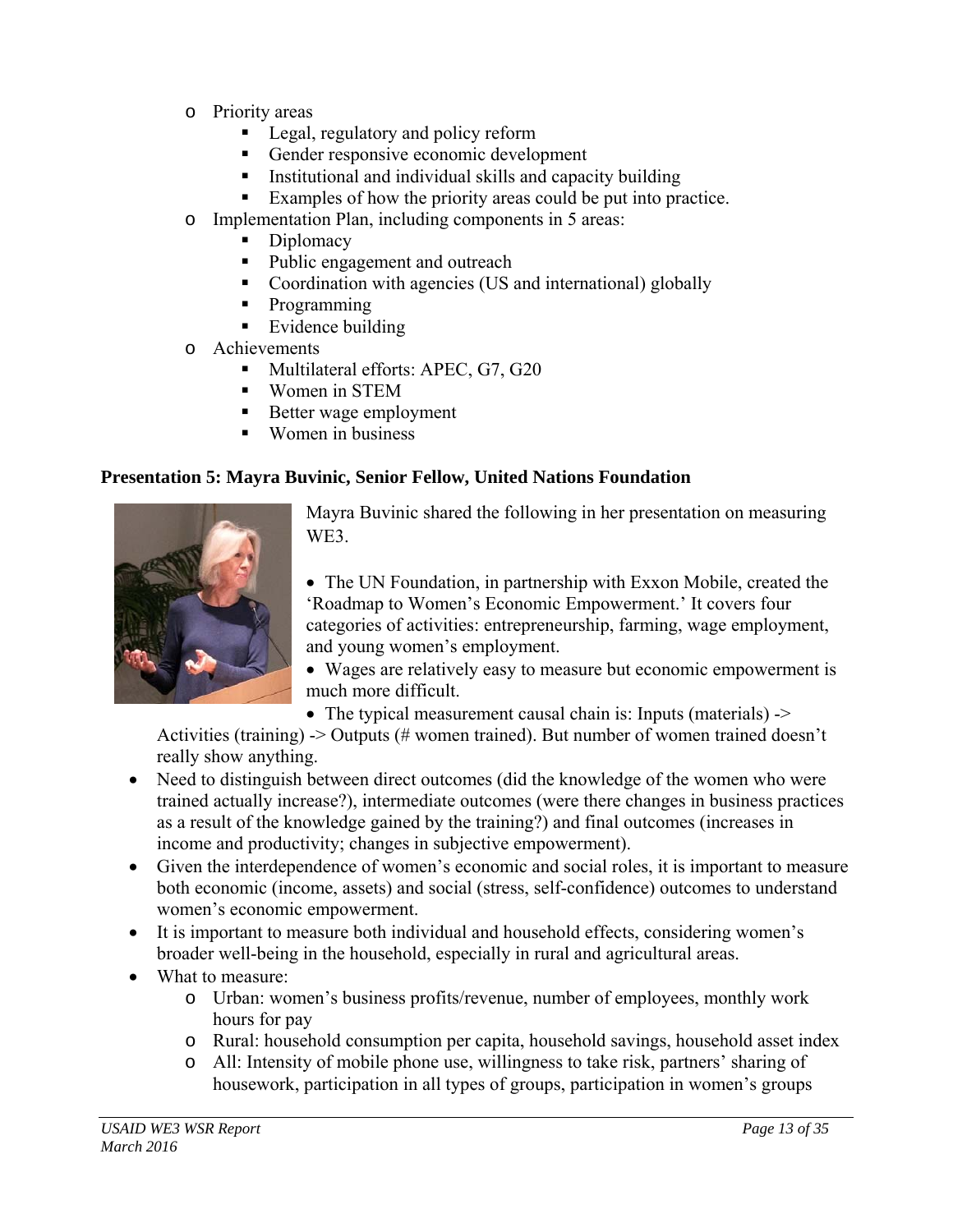- The "what" and the "how" of an evaluation matter equally: what refers to outcomes measured, how refers to the evaluation design.
- Not every program can be evaluated rigorously but we can learn something from every program.
- Good questionnaire design: 1) Keep it numerical, 2) Keep it easy, 3) Keep it short, 4) Keep it consistent, and 5) Give a way out.
- Roadmap Measures Website: www.womeneconroadmap.org/measurement

*"Business metrics are not proxies for measuring women's economic empowerment…Also, we can't empower one women in the value chain at the expense of another woman." – Linda Scott, Chair for Entrepreneurship & Innovation, SAID Business School, Oxford University* 





Moderator: Wade Channell, Senior Economic Growth Advisor, Office of Gender Equality and Women's Empowerment, USAID

Linda Scott, Oxford University, Chair for Entrepreneurship & Innovation, SAID Business School Jenn Williamson, ACDI/VOCA, Director of Gender

Mainstreaming and Women's Empowerment

Mayra Buvinic, UN Foundation, Senior Fellow

Claudia Esparza, Nanas Y Amas Domestic Workers' Association of Peru, General Director and Vital Voices Representative

### **Key points:**

### **Overall WE3 Measurement Challenges**

- Addressing the issue of using regular business metrics to measure WE3 because WE3 is being discussed in ways that are not traditionally measurable
- Tendency to say "the program failed" or "women lacked confidence". No discussion or measurement of the influence of outside actors preventing success.
- Concern with the propensity to use Randomized Control Trials (RCTs) when not necessary
- We need to address and increase measurements in the care economy
- Disparity between what we want and what we can fund.
- People avoid measuring things lest they look bad: perverse disincentive to measure properly.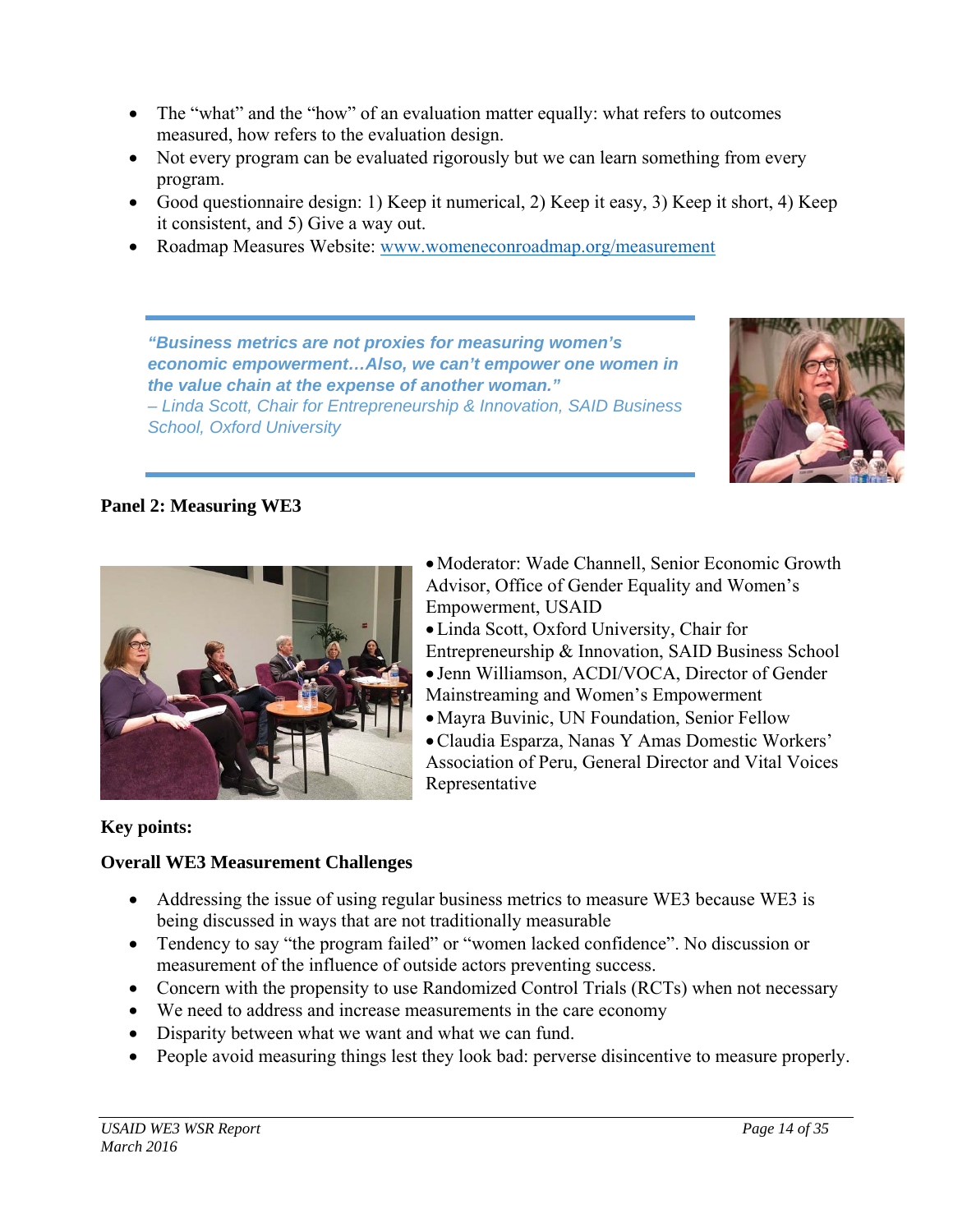# **The Women's Empowerment in Agriculture Index (WEAI)**

- High-level measurement of five domains of women's and men's empowerment (production, resources, income, leadership and time.) Important tool for Missions, HQ, and implementers
- Challenges and needs for the WEAI:
	- o Need nuanced ways of measuring domains (e.g., time use isn't just about how that time is being spent but the quality of the time).
	- o Shared decision making needs to be explored more.
	- o Quality of leadership and group participation needs to be better understood rather than simply looking at simple group membership as an end goal.
	- o Public speaking can take on many forms and needs nuanced mechanisms to capture.
- Lessons learned:
	- o How do we engage men with the WEAI?
	- o Need to look not just at levels of empowerment but how levels are used and why.
	- o Need to still improve when and how WEAI is being used. (e.g., WEAI should not be a replacement for other forms of gender analysis and data).
	- o Need participatory measurement of empowerment: don't want to be defining empowerment for others and imposing that definition upon them.

# **Measurement Promising Practices**

- Amount of the budget to be spent on M&E should depend on where the program is. If the program is new and in-development, perhaps spend less on M&E. As you know more about the program and are ready to begin scaling up, spend more on evaluation.
- There needs to be more support for including gender in other types of studies that aren't specifically focusing on gender (e.g. including gender in market studies).
- USAID is promoting CLA, which can allow for amendments based on learning during program implementation.

# *VI. Next Steps*

To build on the creative and enthusiastic contributions of the many stakeholders during the WSR workshop, the following are short-term next steps:

- Disseminate the workshop report to all stakeholders.
- Convene a private-sector stakeholder meeting to further explore collaboration.
- Hold a conference call or webinar or hold field consultations to gather additional input for final Framework.
- Organize a USG follow-up meeting on WE3 that brings different agencies together to discuss collaboration and synergies
- Host the FHI 360 2016 Gender Summit, taking place in Washington, DC on Tue-Wed, June 14-15, 2016. USAID is an official sponsor and partner of the Summit, which will focus on Adolescent Boys and Girls. One of the designated themes will be WE3 through the lens of adolescent girls and boys.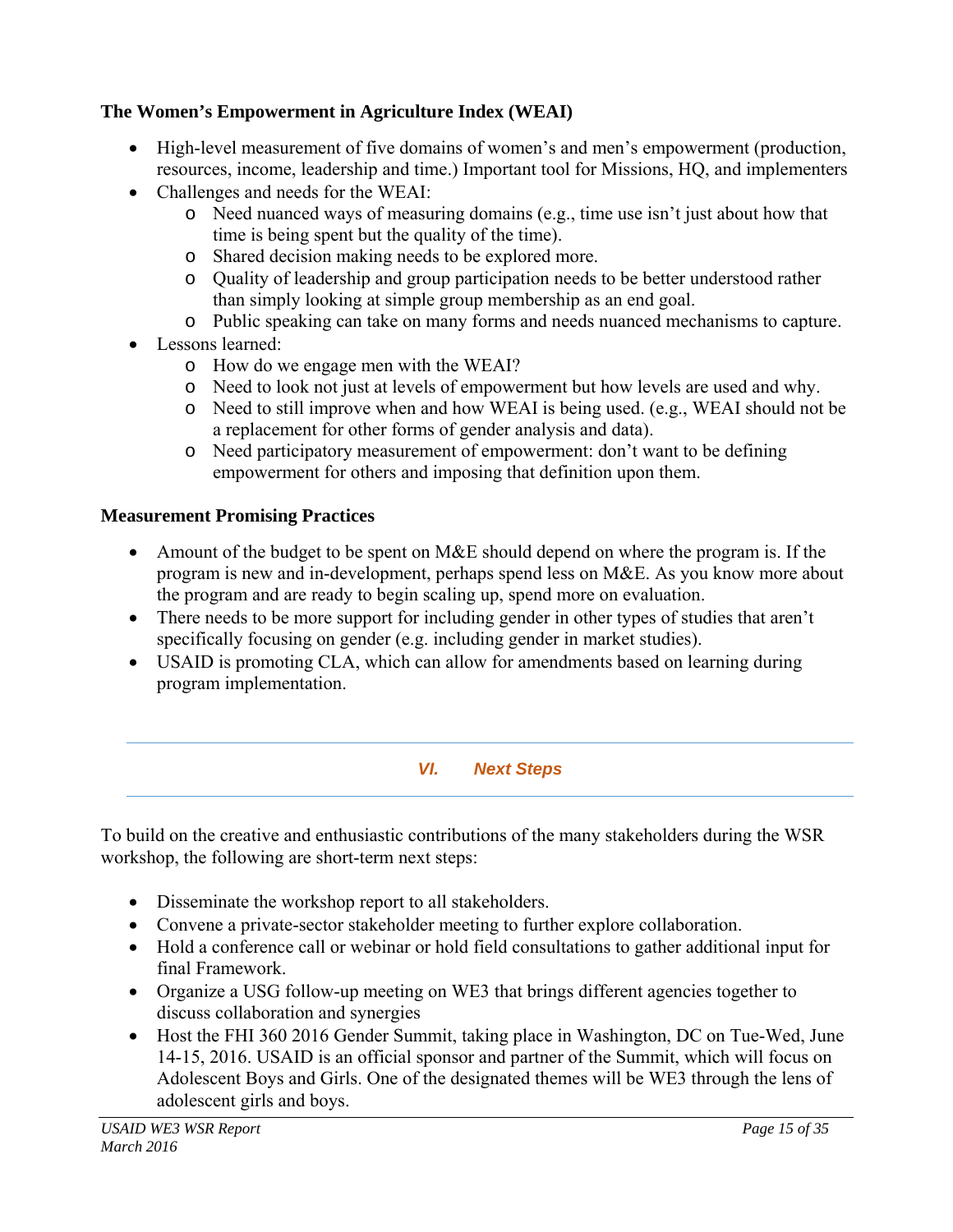### *Annex 1: Resources*

- 1) USAID Women's Economic Empowerment and Equality (WE3) 2-3 March 2016 Workshop digital hub http://crowd360.org/globalwe3/
- 2) USAID Women's Economic Empowerment and Equality Assessment Report http://crowd360.org/usaid-womens-economic-empowerment-and-equality-assessmentreport/
- 3) Intervention Guide for the Women's Empowerment in Agriculture Index (WEAI) http://acdivoca.org/resources/intervention-guide-women-s-empowerment-agriculture-index
- 4) The Women's Empowerment in Agriculture Index https://feedthefuture.gov/lp/womens-empowerment-agriculture-index.
- 5) Linda Scott's Referenced Reports https://www.sbs.ox.ac.uk/sites/default/files/Research\_Areas/Strategy\_And\_Innovation/Docs /advisory-note-on-measures-final2016.pdf https://www.sbs.ox.ac.uk/sites/default/files/Research\_Areas/Strategy\_And\_Innovation/Docs /katchy-kollections-casestudy-final-may2015.pdf https://www.sbs.ox.ac.uk/sites/default/files/Research\_Areas/Strategy\_And\_Innovation/Docs /womens-bean-project-casestudy-final-may2015.pdf https://www.sbs.ox.ac.uk/sites/default/files/Research\_Areas/Strategy\_And\_Innovation/Docs /mwedo-casestudy-final-may2015.pdf
- 6) Elise Young's PowerPoint presentation on USAID WE3 Analysis https://drive.google.com/file/d/0B7KNHrP87D4LYmNKTEg3Q0daZ1k/view?usp=sharing
- 7) Reema Nanavaty's PowerPoint presentation on SEWA and organizing workers https://drive.google.com/file/d/0B7KNHrP87D4LdXowVy13Rk1kQWs/view?usp=sharing
- 8) Shamarukh Mohiuddin's PowerPoint presentation on Private Sector Engagement in Women's Economic Empowerment https://drive.google.com/file/d/0B7KNHrP87D4LdFE5WlZNUmJXeXM/view?usp=sharing
- 9) Claudia Esparza's photos from Nanas y Amas, Domestic Workers Empowerment https://drive.google.com/file/d/0B7KNHrP87D4LdVBGX0hXZjBoZnM/view?usp=sharing
- 10) Marjorie Bertrand's PowerPoint presentation on Economic empowerment of adolescents girls and young women: the Haitian experience. https://drive.google.com/file/d/0BxAsSuvomA55RnlHY0pJTzlsVDQ/view?usp=sharing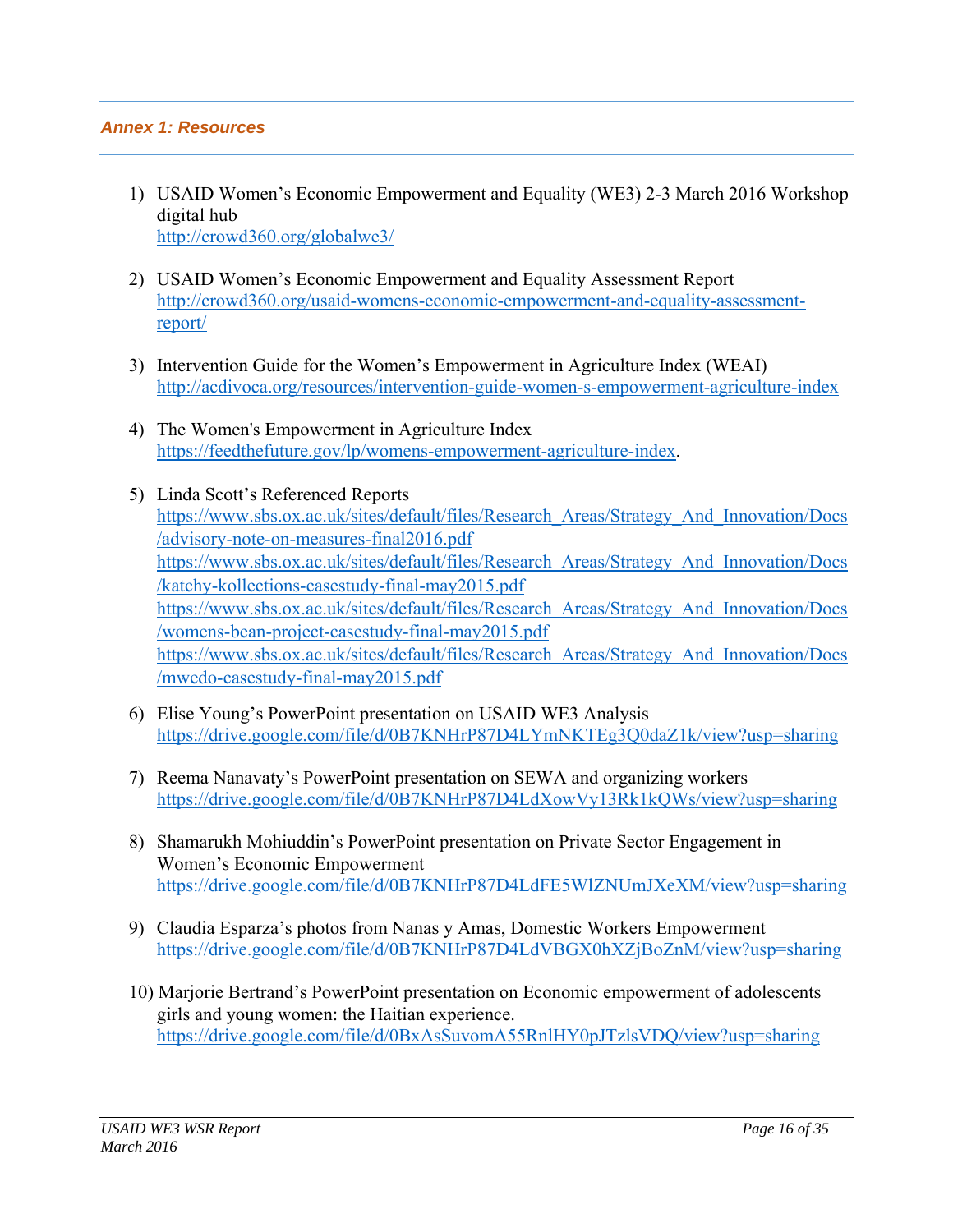- 11) Greta Schettler's PowerPoint presentation on Women's Economic Empowerment: Getting to the Strategic Framework https://drive.google.com/file/d/0B7KNHrP87D4LT3dxQkRPSVhidWc/view?usp=sharing
- 12) Mayra Buvinic's PowerPoint presentation on Measuring Women's Economic Empowerment https://drive.google.com/file/d/0B7KNHrP87D4LTWY0dzYzZTZMbm8/view?usp=sharing
- 13) Roadmap Measure: www.womeneconroadmap.org/measurement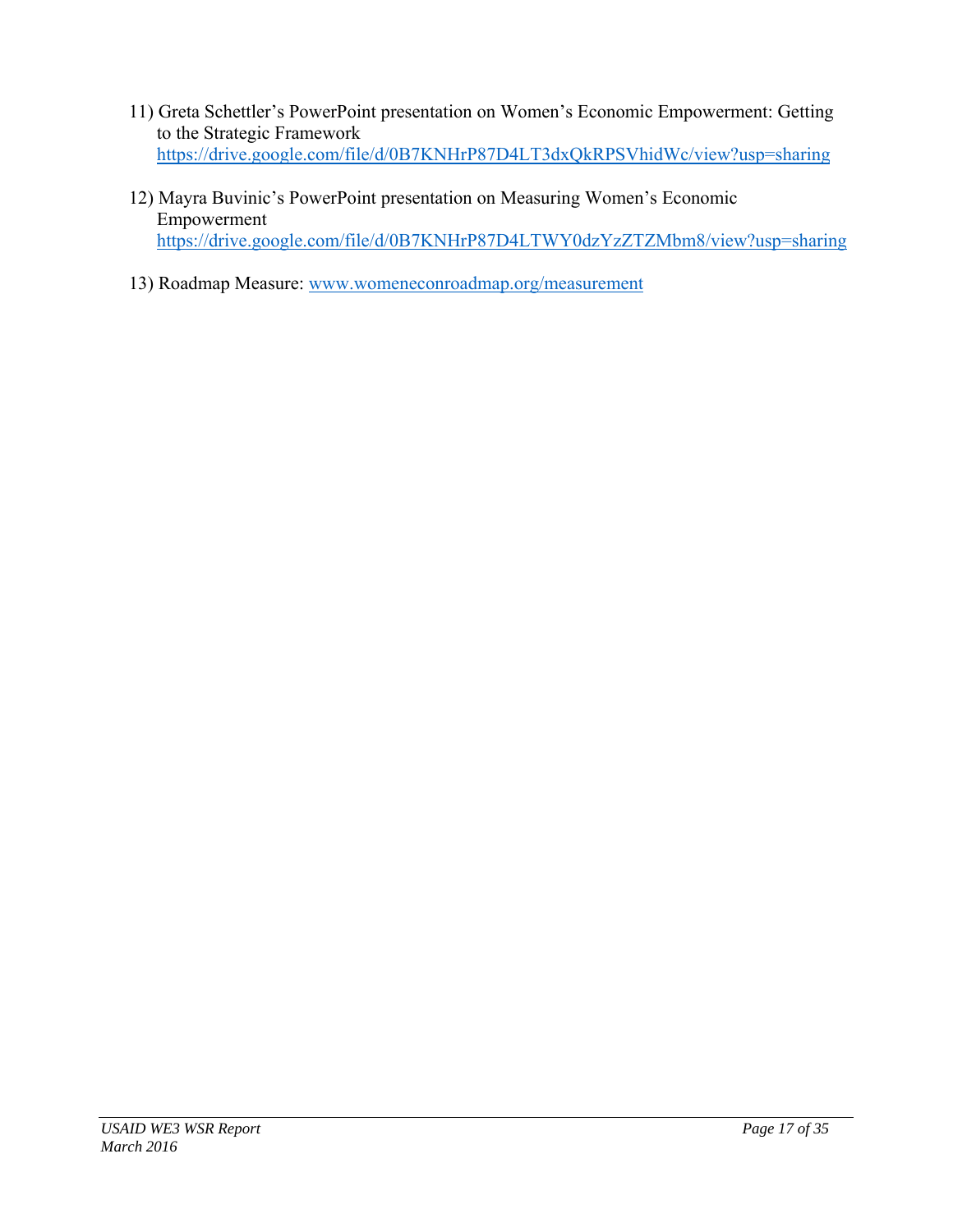# *Annex 2: Participant List*

| Last<br><b>Name</b> | <b>First</b><br><b>Name</b> | Organization                                                      | <b>Position</b>                                          | <b>Email</b>                            | <b>Twitter</b><br>Handle |
|---------------------|-----------------------------|-------------------------------------------------------------------|----------------------------------------------------------|-----------------------------------------|--------------------------|
| Aidis               | Ruta                        | George<br>Mason<br><b>University</b>                              | Senior Fellow                                            | raidis@gmu.edu                          |                          |
| Akbar               | Farida                      | Chemonics                                                         | <b>Project Management</b><br>Associate                   | afarida@chemonics.co<br>m               |                          |
| Alnouri             | Sahar                       | <b>Mercy Corps</b>                                                | <b>Global Gender Advisor</b>                             | salnouri<br>@mercycorps.org             | @SaharPDX                |
| Armstrong           | Melanie                     | PwC                                                               | Partner - International<br><b>Public Sector Leader</b>   | melanie.thomas.armstro<br>ng@us.pwc.com |                          |
| Avakyan             | Yeva                        | <b>World Vision</b>                                               | Senior Gender and<br><b>Evaluation Advisor</b>           | yavakyan@worldvision.<br>org            | @yevaavakya<br>n         |
| Bae                 | Prisca                      | Pepsico                                                           | Sr. Director, Global<br>Diversity &<br>Engagement        | Prisca.Bae@pepsico.co<br>m              | @priscabae               |
| Ball                | Patience                    | <b>Golden Seeds</b>                                               | <b>Managing Director</b>                                 | patience@goldenseeds.<br>com            |                          |
| Berger              | Marguerit<br>e              | <b>Vital Voices</b><br>Global<br>Partnership                      | Vice President for<br>Impact, Evaluation<br>and Research | megsberger9@yahoo.co<br>m               |                          |
| <b>Bertrand</b>     | Marjorie                    | Ignitus<br>Worldwide<br>Haiti/Rezo<br>Limye<br>Devlopman<br>Ayiti | Chairperson -<br>Program Manager                         | mkbertrand@gmail.com                    |                          |
| <b>Betron</b>       | Myra                        | Jhpiego                                                           | Director, Gender                                         | myra.betron@jhpiego.or<br>$\mathbf g$   |                          |
| <b>Bollinger</b>    | Kate                        | <b>USAID</b>                                                      | Gender Advisor                                           | cbollinger@usaid.gov                    |                          |
| Bove                | Emily                       | Women<br><b>Thrive</b><br>Worldwide                               | Director, Alliance for<br><b>Women's Solutions</b>       | ebove@womenthrive.or<br>$\mathbf{g}$    | @EmilyThrive             |
| <b>Buvinic</b>      | Mayra                       | United<br>National<br>Foundation                                  | Senior Fellow, United<br><b>Nations Foundation</b>       | mayra.buvinic@gmail.c<br>$om$           |                          |
| <b>Bywater</b>      | Krista                      | <b>USAID</b>                                                      | Gender Advisor / Lab                                     | kbywater@usaid.gov                      |                          |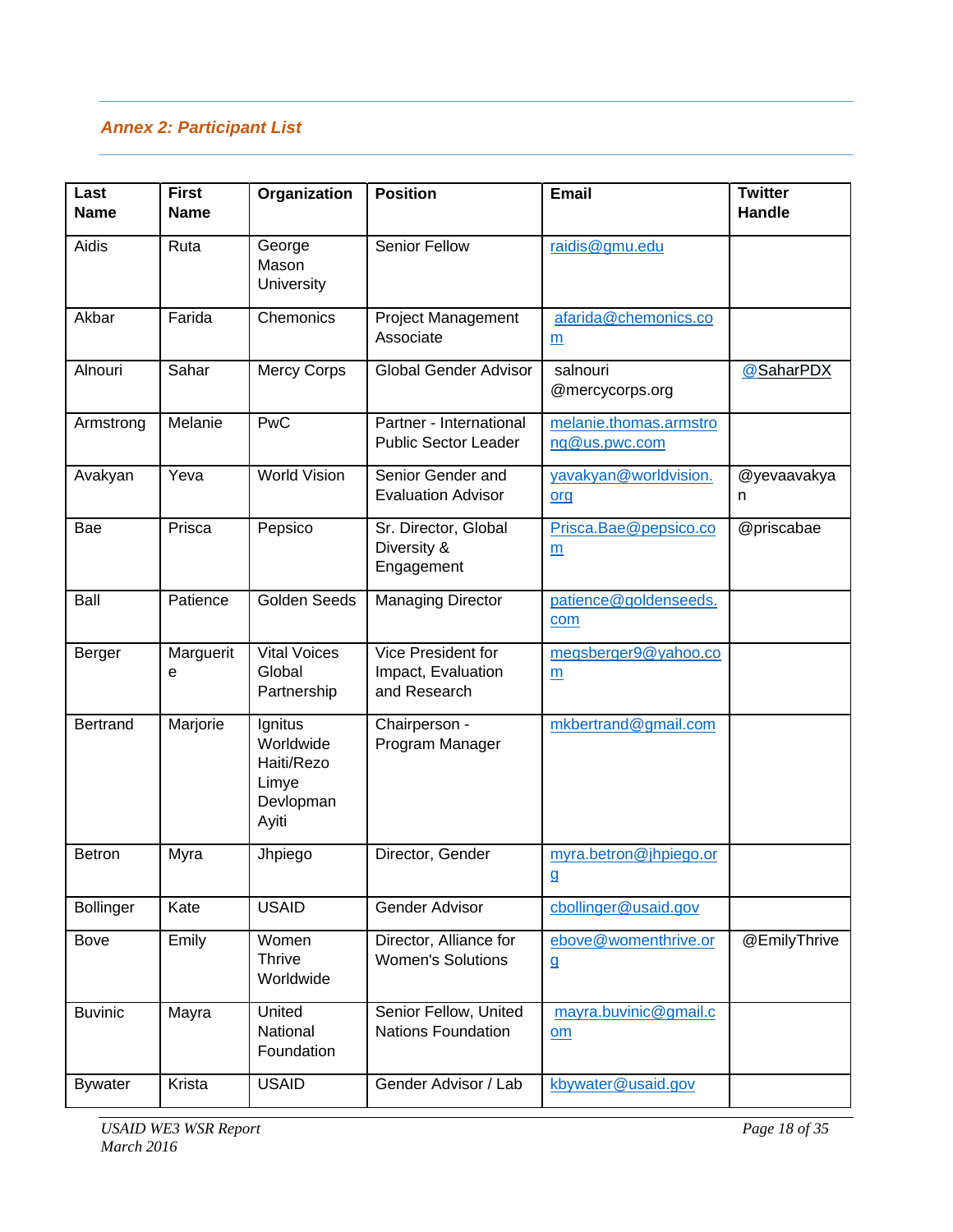| Canty        | Rakiyah        | US Dept. of<br>Labor                               | <b>International Relations</b><br>Officer                                                 | canty.rakiyah@dol.gov                           |                   |
|--------------|----------------|----------------------------------------------------|-------------------------------------------------------------------------------------------|-------------------------------------------------|-------------------|
| Channell     | Wade           | <b>USAID</b>                                       | Senior Legal Reform<br>Advisor                                                            | wchannell@usaid.gov                             | @ChannellWa<br>de |
| Coombse      | Andrea         | American<br>Institutes for<br>Research             | Qualitative<br>Researcher,<br><b>International Research</b><br>& Evaluation<br>Department | acoombes@air.org                                |                   |
| Costello     | Mary Kate      | The Hunger<br>Project                              | <b>Policy Analyst</b>                                                                     | marykate.costello@thp.<br>org                   | @mkisok           |
| Daugharty    | Elizabeth      | <b>USAID</b>                                       | Social Science<br>Analyst, E&E                                                            | EDaugharty@USAID.go<br>$\underline{\mathsf{v}}$ |                   |
| de Santos    | Anastasia      | <b>USAID</b>                                       | Economist, E3/TRR                                                                         | adesantos@usaid.gov                             |                   |
| Derman       | Kiera          | <b>NCBA</b>                                        | Program Manager at<br><b>NCBA CLUSA</b>                                                   | kderman @ncba.coop                              |                   |
| <b>Dlott</b> | Casey          | <b>USAID</b>                                       | Digital Inclusion<br>Advisor                                                              | cdlott@usaid.gov                                |                   |
| Drakeman     | Cynthia        | Double X<br>Economy<br>(University of<br>Oxford)   | <b>Managing Partner</b>                                                                   | cdrakeman@victrixventu<br>res.com               | @cdrakeman        |
| Emerson      | Sarah          | Project<br>Concern<br>International<br>(PCI)       | Global Director,<br>Women Empowered<br>Initiative                                         | semerson@pciglobal.or<br>$\mathbf{g}$           |                   |
| Emry         | <b>Matthew</b> | <b>USAID</b>                                       | Gender Advisor                                                                            | memry@usaid.gov                                 |                   |
| Esparza      | Claudia        | Nanas Y<br>Amas SAC,<br>Peru                       | <b>Director</b>                                                                           | claudia@nanasyamas.c<br>om                      | @nanasyamas       |
| Exel         | Karen          | <b>USAID</b>                                       | Program Officer                                                                           | kexel@usaid.gov                                 |                   |
| Fabrico      | Stefanie       | $\overline{U.S.}$<br>Department of<br><b>State</b> | Economic Inclusion<br>Policy Officer                                                      | fabricosl@state.gov                             |                   |
| Falth        | Anna           | <b>UN Women</b>                                    | Manager of Empower<br>Women                                                               | anna.falth@unwomen.or<br>g                      |                   |
| Gammage      | Sarah          | <b>ICRW</b>                                        | Director of Gender,<br>Economic<br>Empowerment and<br>Livelihoods                         | sgammage@icrw.org                               |                   |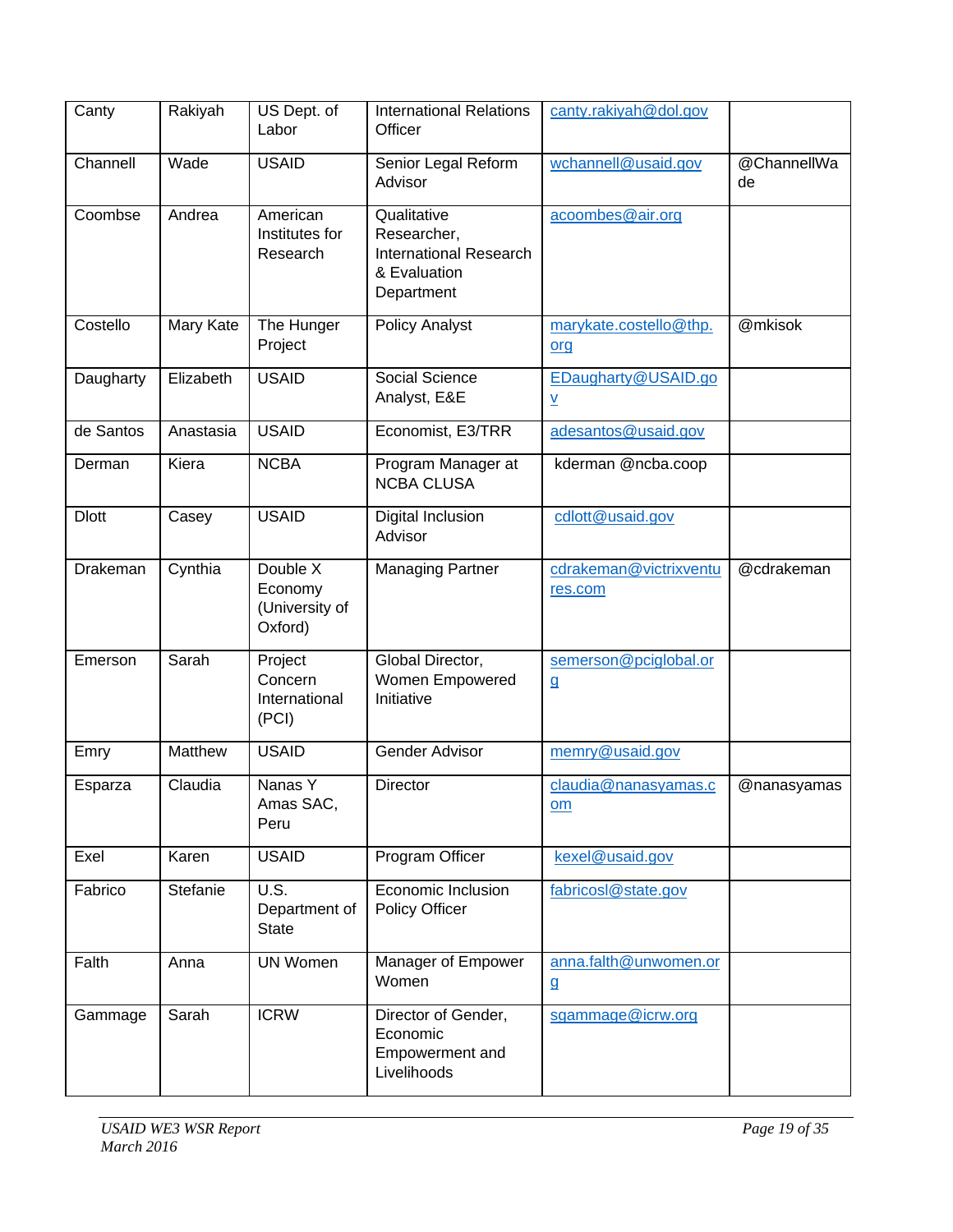| Gilbert    | Ellen         | JASS (Just<br>Associates)              | Program Assistant                                                                                               | ellen@justassociates.or<br>$9$                      | @jass4justice       |
|------------|---------------|----------------------------------------|-----------------------------------------------------------------------------------------------------------------|-----------------------------------------------------|---------------------|
| Gilliam    | Fonta J.      | US Dept. of<br><b>State</b>            | Program Manager,<br>Gender Advisor                                                                              | gilliamfj@state.gov                                 |                     |
| Graham     | Nicole        | Hunger<br>project                      | Advocacy Intern                                                                                                 |                                                     |                     |
| Grown      | Caren         | The World<br><b>Bank Group</b>         | Senior Director                                                                                                 | cgrown@worldbankgrou<br>p.org                       |                     |
| De Haan    | Arjan         | <b>IDRC</b>                            | Social Policy,<br><b>Quantitative Social</b><br>Research, Qualitative<br>Social Research                        | adehaan@idrc.ca                                     | @ArjanDevDe<br>bate |
| Hardee     | Karen         | Population<br>Council                  | Senior Associate &<br>Project Director, The<br><b>Evidence Project</b>                                          | khardee@popcouncil.or<br>${\underline{\mathsf{g}}}$ |                     |
| Harvey     | Jeannie       | <b>USAID</b>                           | <b>Gender Advisor</b>                                                                                           | marharvey@usaid.gov                                 |                     |
| Henderson  | Amy           | <b>USAID LENS</b><br>(FHI 360)         | Strategic Advisor                                                                                               | ahenderson@jordanlens<br><u>org</u>                 |                     |
| Highet     | Catherine     | <b>FHI 360</b>                         | Technical Advisor,<br><b>mSTAR</b>                                                                              | chighet@fhi360.org                                  | @katiehighet        |
| Jain       | Anupma        | Millennium<br>Challenge<br>Corporation | Senior Director<br>Practice Lead, Gender<br>and Social Inclusion,<br>Department of<br><b>Compact Operations</b> | jaina@mcc.gov                                       |                     |
| Laisang    | Maureen<br>G. | USAID/Indone<br>sia                    | Gender<br>Specialist/Program<br>Office                                                                          | mlaisang@usaid.gov                                  |                     |
| Linkletter | Jennifer      | <b>FHI 360</b>                         | WE3 Intern                                                                                                      | jlinkletter@fhi360.com                              |                     |
| Lipari     | JoAnna        | Chemonics                              | Senior Associate                                                                                                |                                                     |                     |
| Lowery     | Sarah         | <b>USAID</b>                           | <b>Economist and Public-</b><br>Private Finance<br>Specialist                                                   | slowery@usaid.gov                                   |                     |
| Malapit    | Hazel         | <b>IFPRI</b>                           | Research Coordinator,<br><b>PHND</b>                                                                            | h.malapit@cgiar.org                                 |                     |
| Mannion    | Aideen        | FHI 360                                | <b>Technical Advisor,</b><br>Livelihoods,<br>Social and Economic<br>Development Unit                            | amannion@fhi360.org                                 |                     |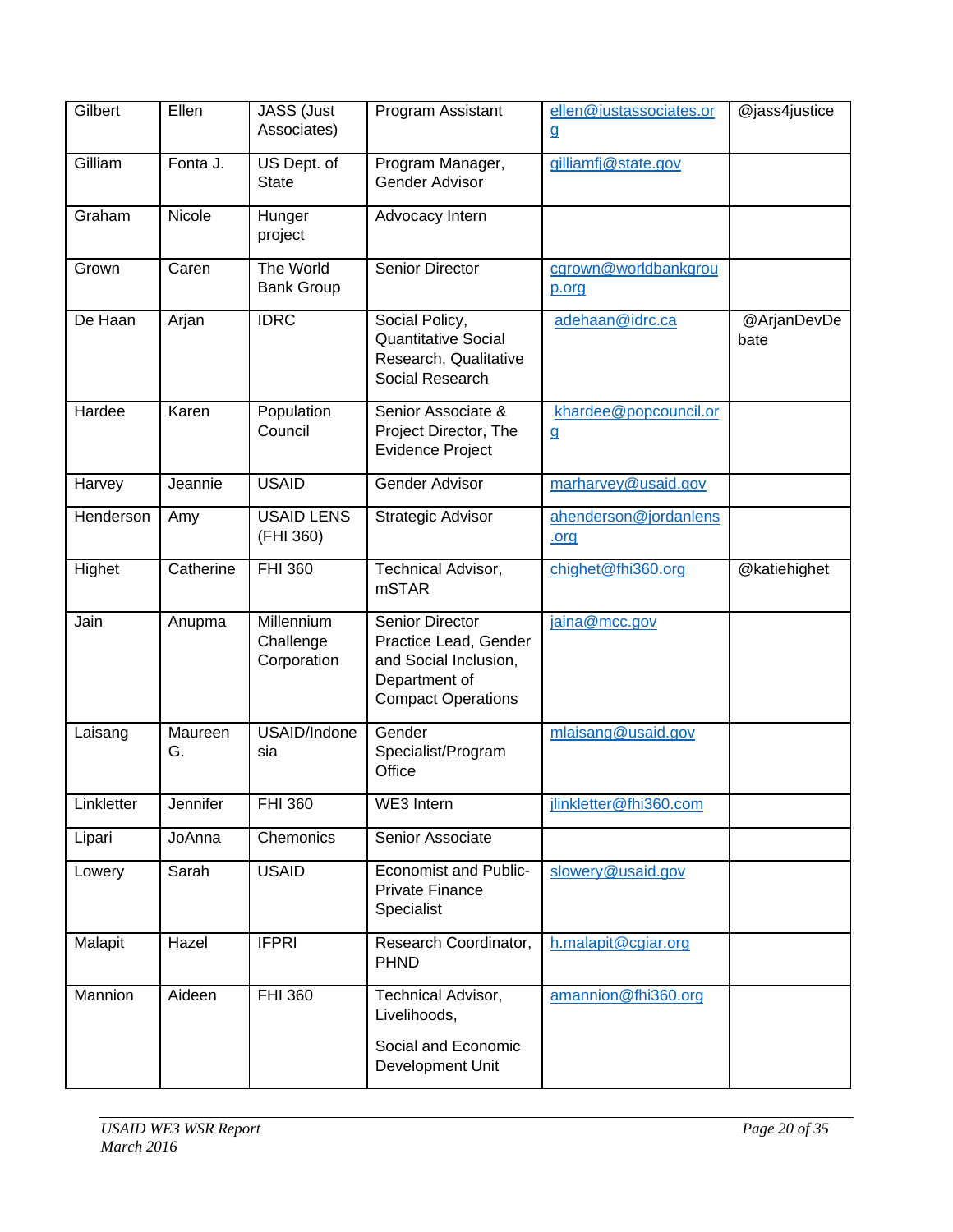| Markham         | Susan         | <b>USAID</b>                                                              | Senior Coordinator for<br>Gender Equality and<br>Womens<br>Empowerment | smarkham@usaid.gov              |                    |
|-----------------|---------------|---------------------------------------------------------------------------|------------------------------------------------------------------------|---------------------------------|--------------------|
| Mboob           | Sait          | <b>USAID</b>                                                              | Economist                                                              | smboob@usaid.gov                |                    |
| <b>McCarthy</b> | Loretta       | <b>Golden Seeds</b>                                                       | <b>Managing Director</b>                                               | loretta@goldenseeds.co<br>m     |                    |
| McCoy           | Molly         | Solidarity<br>Center                                                      | Director of<br><b>Government Affairs</b>                               | mmccoy@solidaritycent<br>er.org |                    |
| McGowan         | Kay           | <b>USAID</b>                                                              | <b>Digital Finance</b><br>Advisor, GDL                                 | kmcgowan@usaid.gov              | @kmcgowen          |
| Meissner        | Laura         | USAID/OFDA                                                                | <b>Economic Recovery</b><br>Advisor                                    | Lmeissner@usaid.gov             |                    |
| <b>Meyers</b>   | Lisabeth      | Banyan<br>Global                                                          | Senior Gender<br>Specialist                                            | Imeyers@banyanglobal.<br>com    | @banyan_glo<br>bal |
| Mohiuddin       | Shamaruk<br>h | <b>US Chamber</b><br>of Commerce<br>Foundation                            | Director, Women's<br>Economic<br>Empowerment                           | smohiuddin@uschambe<br>r.com    | @shamarukh<br>m    |
| Mongeon         | Catherine     | <b>USAID</b>                                                              | <b>Gender and Social</b><br><b>Inclusion Advisor</b>                   | cmongeon@usaid.gov              |                    |
| Montoya         | Oswaldo       | MenEngage<br>Alliance                                                     | Associate consultant<br>at MenEngage Global<br>Secretariat             | oswaldo@menengage.o<br>rg       |                    |
| Moussa          | Janine        | Global<br>Women's<br>Institute, The<br>George<br>Washington<br>University | Director, Policy and<br>Outreach                                       | jmoussa@gwu.edu                 |                    |
| Nanavaty        | Reema         | <b>SEWA</b>                                                               | <b>Director</b>                                                        | reemananavaty@sewa.<br>org      |                    |
| Nedolast        | Sarah         | World Bank                                                                | Senior Program<br>Coordinator                                          | snedolast@worldbank.o<br>rg     |                    |
| O'Planick       | Kristin       | <b>USAID</b>                                                              | Enterprise<br>Development<br>Specialist, E3/TRR                        | koplanick@usaid.gov             | @koplanick         |
| Ouachtouk       | Sajda         | <b>USAID</b>                                                              | Digital Inclusion<br>Advisor                                           | souachtouki@usaid.gov           |                    |
| Patel           | Malini        | <b>Vital Voices</b><br>Global<br>Partnership                              | VP, Economic<br>Empowerment and<br>Entrepreneurship                    | malinipatel@vitalvoices.<br>org |                    |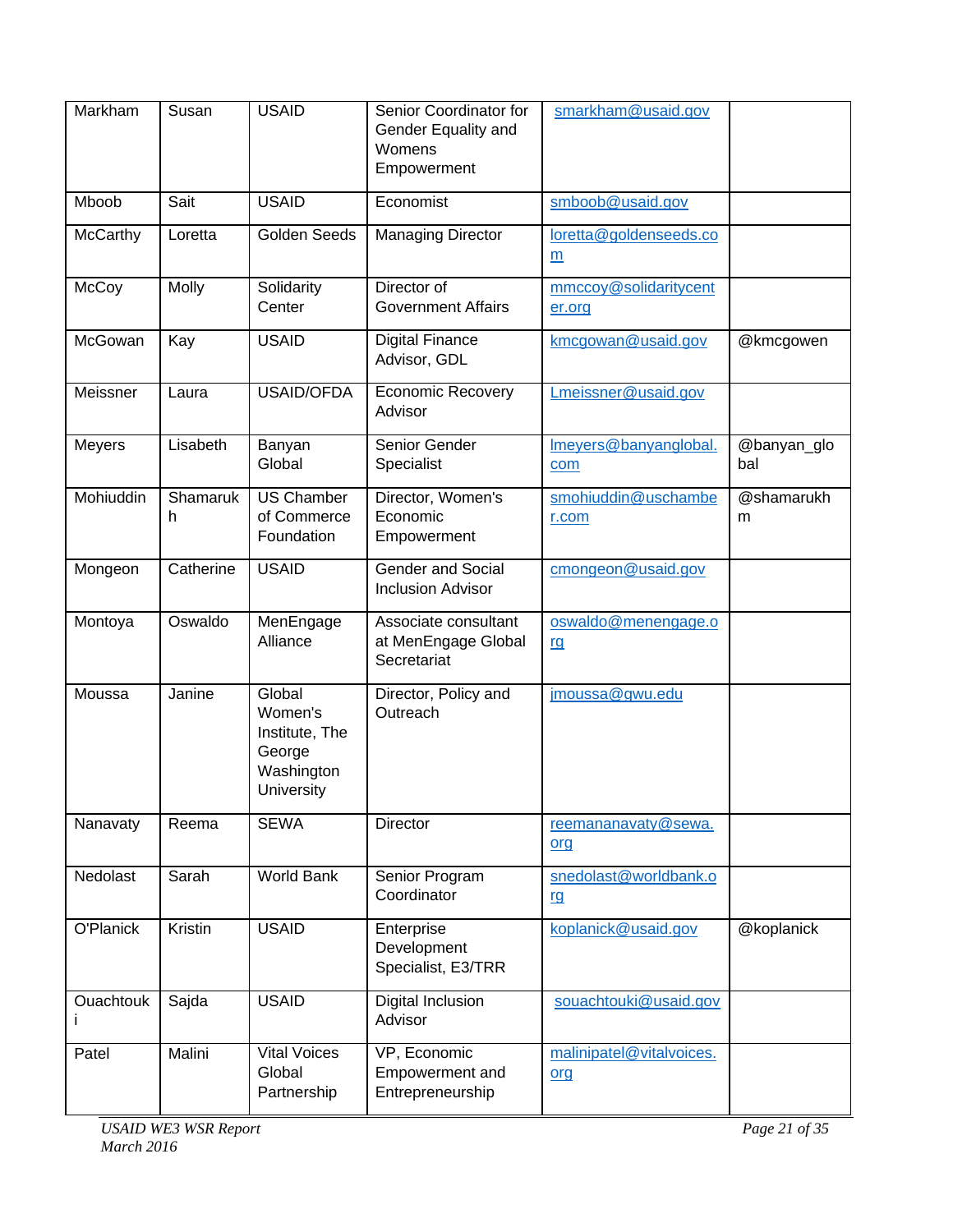| Pendleton     | Jennifer         | Palladium                                                      | Senior Gender Advisor                                                                                             | jennifer.pendleton@thep<br>alladiumgroup.com |                   |
|---------------|------------------|----------------------------------------------------------------|-------------------------------------------------------------------------------------------------------------------|----------------------------------------------|-------------------|
| Peters        | Sophia           | Deloitte<br>Consulting                                         | <b>Senior Consultant</b>                                                                                          | sopeters@deloitte.com                        | @shophp           |
| Petrovic      | Nada             | <b>USAID</b>                                                   | <b>AAAS Fellow, PPL</b>                                                                                           | npetrovic@gmail.com                          |                   |
| Prieto        | Diana            | <b>USAID</b>                                                   | Senior Gender Advisor                                                                                             | dprieto@usaid.gov                            |                   |
| Ramzan        | Farzana          | <b>USAID</b>                                                   | M&E/Bureau for Food<br>Security                                                                                   | framzan@usaid.gov                            |                   |
| Rhoe<br>Davis | Valerie          | <b>Catholic Relief</b><br><b>Services</b>                      | Senior Technical<br>Advisor, Agriculture-<br>Gender & Nutriton,<br>Program Impact and<br><b>Quality Assurance</b> | valerie.rhoe@crs.org                         |                   |
| Richiedei     | Sue              | Plan<br>International<br><b>USA</b>                            | Sr. Director,<br>Leadership and<br><b>Capacity Development</b>                                                    | sue.richiedei@planusa.o<br>rg                | @suerichiedei     |
| Robinson      | $\overline{Kim}$ | US<br>Department of<br>Labor - ILAB                            | Attorney                                                                                                          | robinson.kimberly@dol.<br>gov                |                   |
| Robinson      | <b>Bonnie</b>    | <b>USAID</b>                                                   | <b>Training Advisor</b><br>GenDev                                                                                 | borobinson@usaid.gov                         |                   |
| Romana        | Sophie           | Oxfam                                                          | Deputy Director<br><b>Community Finance</b>                                                                       |                                              | @sophieroma<br>na |
| Safir         | Alexandra        | Georgetown<br>Institute for<br>Women,<br>Peace and<br>Security | Women & Economy<br>Project Coordinator                                                                            | alexandra.safir@gmail.c<br>om                |                   |
| Saldinger     | Martha           | Winrock<br>International                                       | Director, Education &<br>Empowerment                                                                              | msaldinger@winrock.or<br>$\mathbf{g}$        |                   |
| Sanjak        | Jolne            | Landesa                                                        | Chief of Programs                                                                                                 | jolynes@landesa.org                          |                   |
| Schettler     | Greta            | U.S.<br>Department of<br><b>State</b>                          | Senior Economic<br>Policy Advisor                                                                                 | mgschettler@gmail.co<br>$\underline{m}$      |                   |
| Scott         | Sheila           | <b>IREX</b>                                                    | Project Director,<br>Center for<br>Collaborative<br>Technology                                                    | sscott@irex.org                              |                   |
| Scott         | Linda            | University of<br>Oxford                                        | Professor                                                                                                         | linda.scott@sbs.ox.ac.u<br>$\underline{k}$   |                   |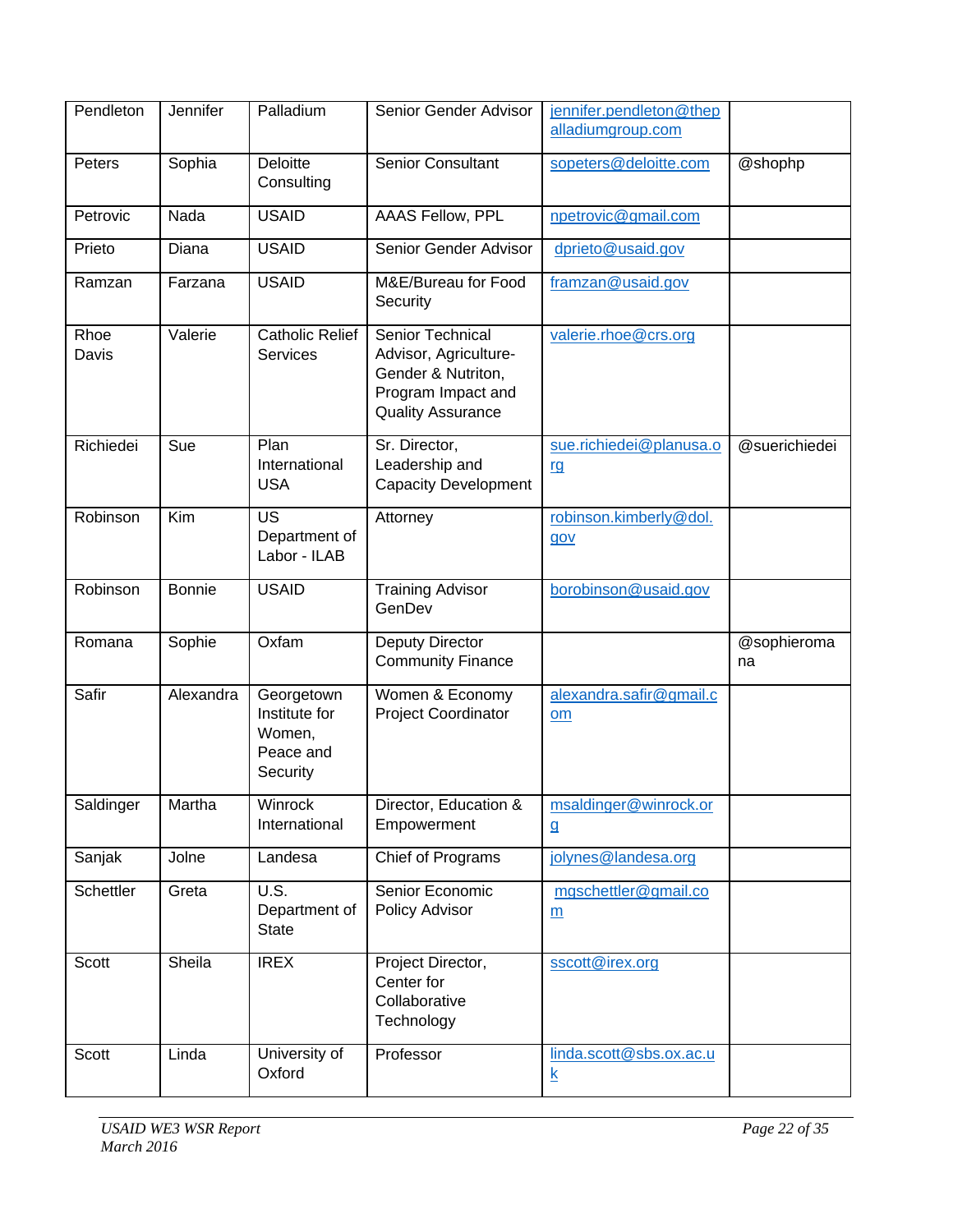| Sedowski          | Leanne       | Nathan<br>Associates                      | <b>Managing Associate</b>                                                                                | Isedowski@nathaninc.c<br>$om$              |              |
|-------------------|--------------|-------------------------------------------|----------------------------------------------------------------------------------------------------------|--------------------------------------------|--------------|
| Seymour           | Greg         | <b>IFPRI</b>                              | Associate Research<br>Fellow, PIM                                                                        | g.seymour@cgiar.org                        |              |
| Silva             | Elizabeth    | The Asia<br>Foundation                    | Program Officer,<br>Women's<br>Empowerment<br>Program                                                    | elizabeth.silva@asiafou<br>ndation.org     | @lizromanoff |
| Singer            | Barney       | <b>FHI 360</b>                            | Director of Leadership<br>& Capacity<br>Development, Senior<br>Technical Advisor,<br>Systems Integration | bsinger@fhi360.org                         |              |
| Spir Karaa        | George       | <b>USAID</b>                              | Gender Team Leader                                                                                       | gkaraa@usaid.gov                           |              |
| <b>Starr</b>      | Laurie       | TOPS/<br><b>TANGO</b><br>International    | Senior Technical<br>Advisor - Gender &<br>M&E                                                            | laurie@tangointernation<br>al.com          |              |
| Sussman           | Linda        | <b>USAID</b>                              | Senior Research<br>Advisor                                                                               | Isussman@usaid.gov                         |              |
| Tabaj             | Kristi       | Save the<br>Children,<br><b>TOPS</b>      | Advisor, Gender and<br>Livelihoods                                                                       | ktabaj@savechildren.or<br>$\mathbf{g}$     | @ktwas       |
| Temirbulat<br>ova | Karina       | Ernst & Young                             | Manager, Government<br>and Public Sector                                                                 | karina.temirbulatova@e<br>y.com            |              |
| Thangavel<br>u    | Stefany      | Juarez &<br>Associates                    | Senior Development<br>Officer                                                                            | sthangavelu@juarezass<br>ociates.com       |              |
| Tolman            | <b>Brett</b> | <b>USAID</b>                              | <b>Global Health Fellow</b><br>at LGBTI office                                                           | btolman@usaid.gov                          |              |
| <b>Ussery</b>     | Amber        | <b>USAID</b>                              | Gender<br>Advisor/Program<br>Specialist (DCHA)                                                           | aussery@usaid.gov                          |              |
| Valero            | Caterina     | Pan American<br>Development<br>Foundation | Senior Programs<br><b>Director</b>                                                                       | cvalero@padf.org                           |              |
| Valikai           | Kara         | Walmart                                   | Senior Manager,<br>Women's Economic<br>Empowerment                                                       | kara.valikai@walmart.co<br>$\underline{m}$ |              |
| Vallerini         | Nora         | <b>IREX</b>                               | Program Officer,<br>Democracy,<br>Governance, and<br><b>Media Division</b>                               | nvallerini@irex.org                        |              |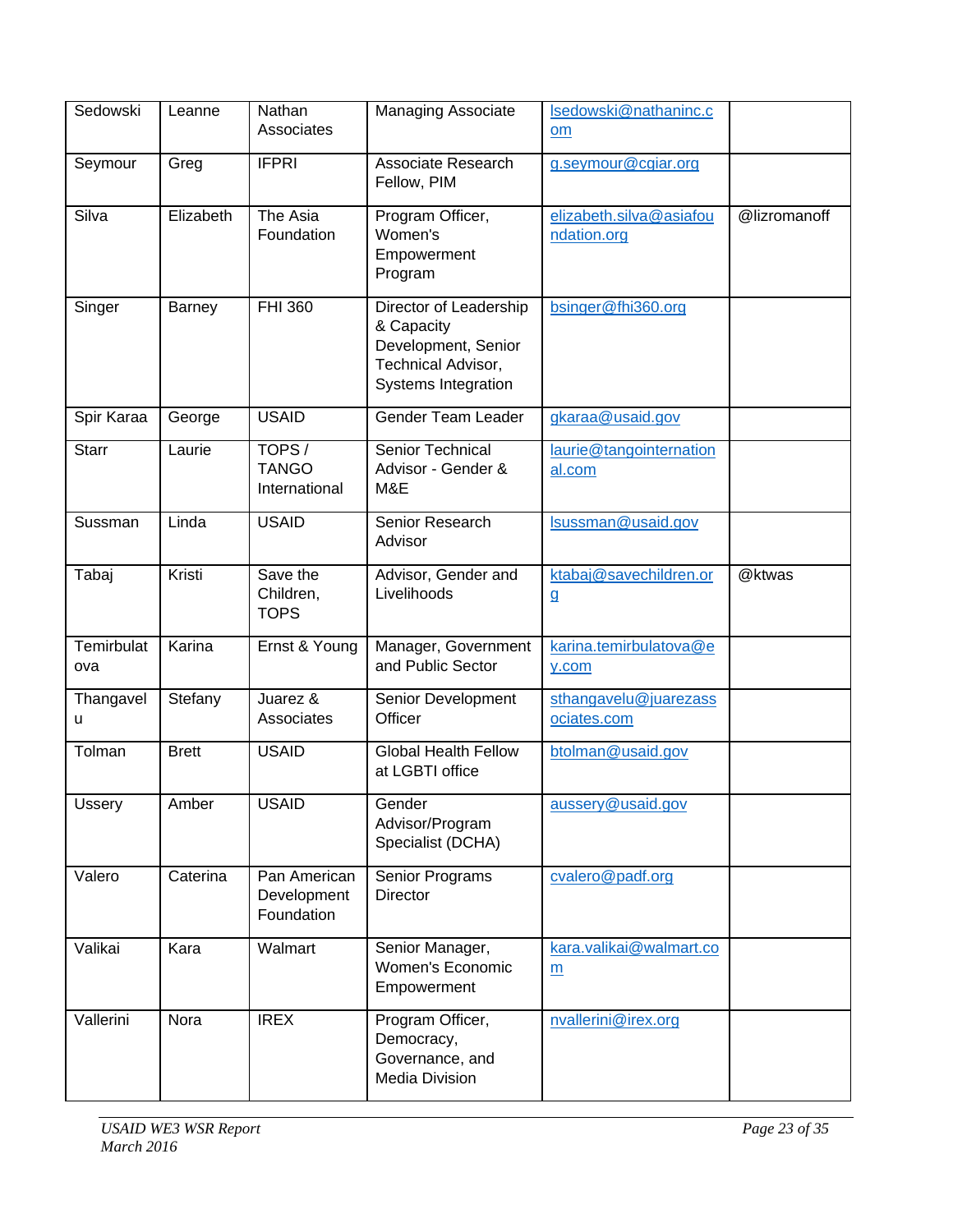| Wesely     | Marissa    | Win-Win<br>Coalition | Coordinator                                                                   | marissa@winwincoalitio<br>n.org     | @marissacwe<br>sely |
|------------|------------|----------------------|-------------------------------------------------------------------------------|-------------------------------------|---------------------|
| Williams   | Louise     | Nathan<br>Associates | <b>Principal Associate</b>                                                    | LWilliams@NathanInc.c<br>om         |                     |
| Williamson | Jenn       | ACDI/VOCA            | Director of Gender<br>Mainstreaming &<br>Women's<br>Empowerment               | jwilliamson@acdivoca.or<br><u>g</u> | @gender_jenn        |
| Wright     | <b>Tim</b> | Ernst & Young        | Senior Consultant,<br>International<br>Government and<br><b>Public Sector</b> | tim.wright@ey.com                   |                     |
| Young      | Elise      | FHI 360              | <b>Gender Technical</b><br>Advisor                                            | EYoung@fhi360.org                   | @EliseGYoun<br>g    |
| Youssef    | Sherry     | DAI                  | Youth & Workforce                                                             | sherry_youssef@dai.co<br>m          |                     |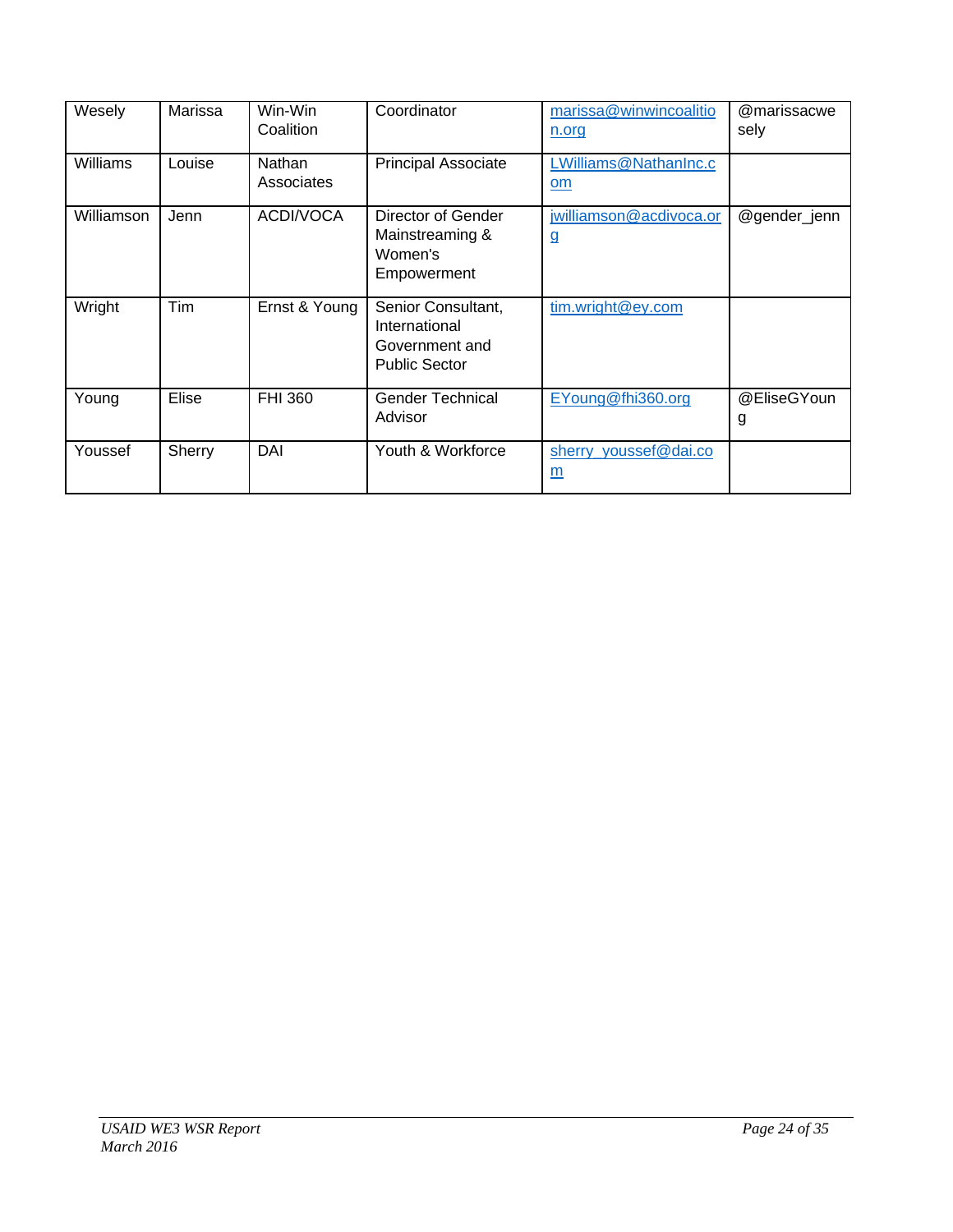# **Creating a USAID Women's Economic Empowerment & Equality (WE3) Strategic Framework**

# **Whole-System-In-The-Room (WSR) Workshop**

## **AGENDA**

FHI 360, 1825 Connecticut Ave NW, 8th Floor, Washington, DC | March 2-3, 2016

#### **OBJECTIVES:**

- Review existing WE3 work, useful practices and lessons learned
- Identify a common WE3 definition and set of principles
- Identify USAID WE3 Framework components and system-wide commitment
- Identify and strengthen new WE3 partnerships
- Identify next steps for stakeholders to advance WE3

# **Day 1: Wednesday, March 2, 2016**

#### **8:00 – 8:30: Arrival at Venue, Check-in, Registration, Coffee, Tea and Refreshments**

#### **8:30 – 8:40: Workshop Begins** Welcome

- *Elise Young, Senior Advisor for Gender Mainstreaming and Thought Leadership, FHI 360*
- *Susan Markham, Senior Gender Coordinator, USAID*
- **8:40 8:45: Walk through the Day** Overview and Ground Rules

#### **8:45 – 9:00: Presentation by Reema Nanavaty**, Director, Self-Employed Women's Association of India

#### **9:00 – 10:15: Panel – WE3 Useful Practices & Principles**

- *Moderator: Elise Young, Gender Department, FHI 360*
- *Caren Grown, World Bank Group, Senior Director, Gender*
- *Oswaldo Montoya, MenEngage Alliance, Global Secretariat, Associate Consultant*
- *Shamarukh Mohiuddin, US Chamber of Commerce Foundation, Director of Economic Empowerment*
- *Louise Williams, Nathan Associates, Principle Associate*
- *Reema Nanavaty, Self-Employed Women's Association (SEWA) of India, Director*

#### Coffee Break (10:15 – 10:30)

#### **10:30 – 11:15: Reviewing the Past**

*Participants' Views:* Participants identify and share key touchpoints for WE3 along a historical continuum of personal and international development highlights.

#### **11:15 – 11:30: Presentation on the USAID Assessment by FHI 360**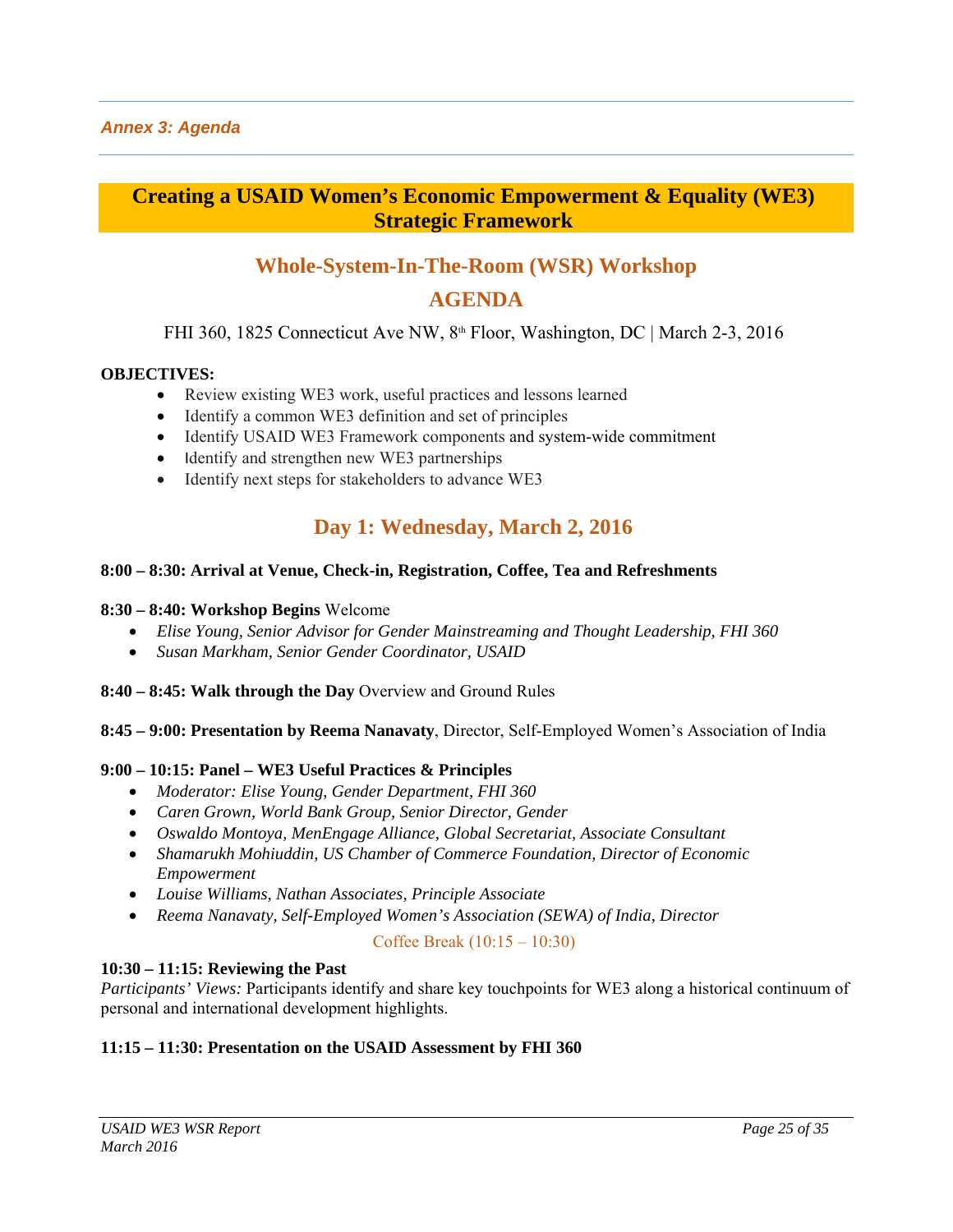### **11:30 – 12:30: Focus on the Present**

*Creating Mind Maps:* Participants in plenary map current trends in WE3.

Lunch  $(12:30 - 1:30)$ 

#### **1:10-1:30: Lightning Lunchtime Speakers:**

- *Marjorie Bertrand,* Ignitus Worldwide Haiti, Chair & Adolescent Girls' Economic Rights Advocate
- *Claudia Esparza, Nanas Y Amas Domestic Workers' Association of Peru, General Director and Vital Voices Representative*

#### **1:30 – 3:00: Focus on the Present Continued**

*Stakeholder Responses to Trends:* Participants prioritize WE3 trends. Participants in sectoral groups articulate their core concerns and find out what people are doing now and what they want to do in the future to address WE3 trends.

#### Coffee Break (3:00-3:15)

#### **3:15 – 4:15: Focus on Future**

Sectoral groups prepare WE3 future scenarios.

#### **4:15 – 5:15: Present Future Scenarios**

Participants present future scenarios highlighting the principles, objectives and ideals they are willing to work towards.

# **Day 2: Thursday, March 3, 2016**

#### **8:00 – 8:30: Coffee, Tea and Refreshments**

**8:30-8:45: Presentation by Greta Schettler,** Senior Economic Policy Advisory, US Dept. of State

**8:45-9:00: Presentation by Mayra Buvinic,** UN Foundation, Senior Fellow

#### **8:55-9:00: Video presentation from The African Women's Development Fund**

#### **9:00-10:00: Measuring WE3**

- *Moderator: Wade Channell, Senior Economic Growth Advisor, Office of Gender Equality and Women's Empowerment, USAID*
- *Linda Scott, Oxford University, Chair for Entrepreneurship & Innovation, SAID Business School*
- *Jenn Williamson, ACDI/VOCA, Director of Gender Mainstreaming and Women's Empowerment*
- *Mayra Buvinic, UN Foundation, Senior Fellow*
- *Claudia Esparza, Nanas Y Amas Domestic Workers' Association of Peru, General Director and Vital Voices Representative*

#### Coffee Break (10:00 – 10:15)

#### **10:15 – 11:45: WE3 Definitions and Principles**

Participants in small groups agree upon foundational definitions and principles desired by all for creating a USAID WE3 Strategic Framework.

#### **11:45 – 12:00 Presentation of existing WE3 interest groups**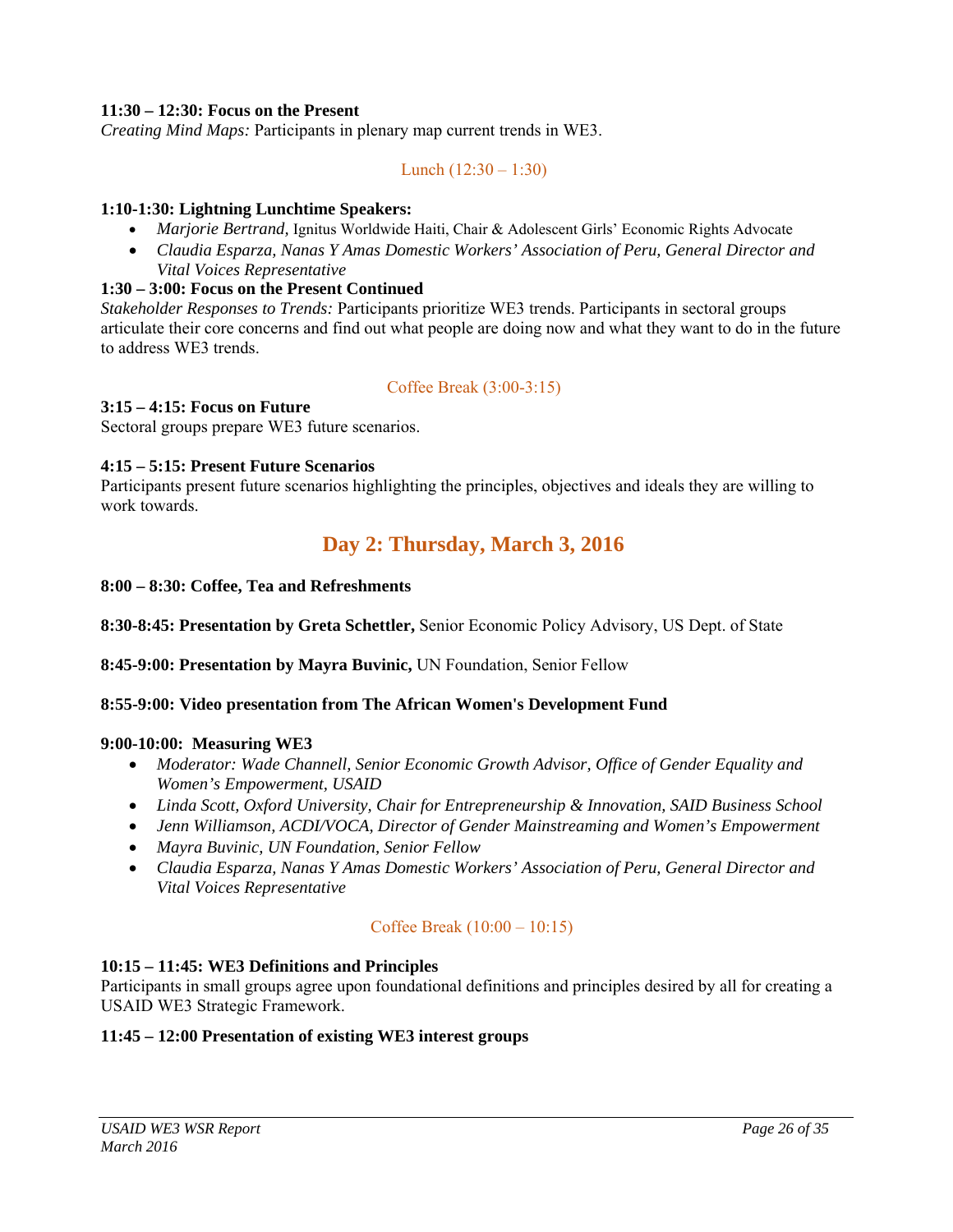### **12:00-1:30: Working Lunch Planning Session**

Participants in stakeholder groups identify short and long term action steps to implement and/or support the collective vision for WE3.

### **1:30 – 2:30: Work Planning Presentation**

Participants in stakeholder groups present short- and long-term collaborative action steps to implement and/or support the collective vision for WE3.

### Coffee Break (2:30 – 2:45)

#### **2:45 – 4:15: Commitments**

Interest groups are formed and/or meet to identify next steps and commitments. Interest groups and individuals announce commitments.

#### **4:15 – 5:15: Presentation to and Discussion with USAID Leadership**

Workshop participants present overarching work plans and commitments to USAID leadership for consideration.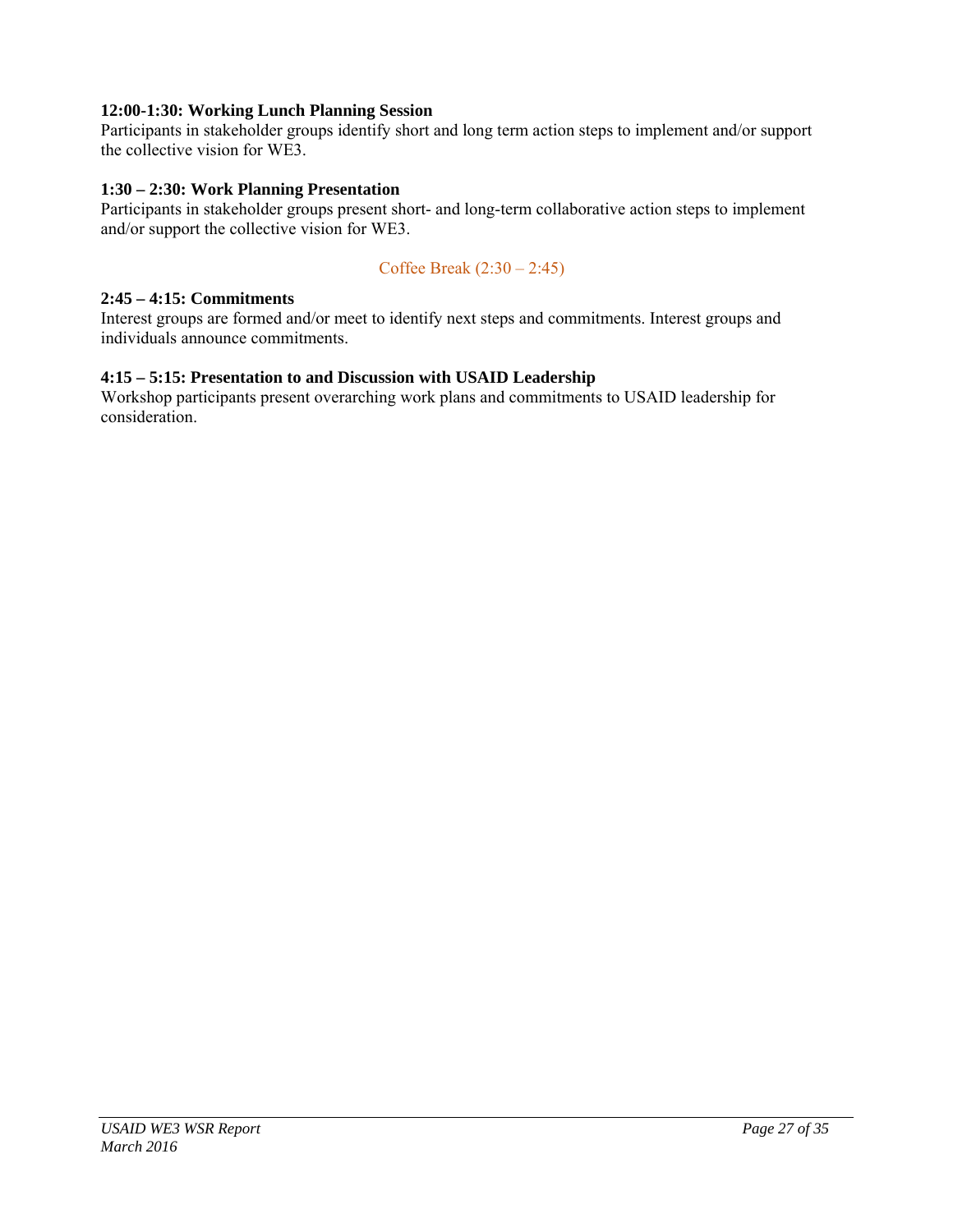### *Annex 4: Exercises*

More than 100 participants from US government agencies, the Global South, women's groups, academia and more worked in groups of about 10 at each table. At times these groups were comprised of specific, like-minded stakeholders—people and institutions with a shared interest in the sector. At other times, group members were arranged so that a mix of the kinds of stakeholders were at each table, which created a "whole-system-at the-table" dynamic that allowed for the crossfertilization of ideas and for participants to develop a greater understanding of those coming from a different perspective. This was key to the success of the WSR process, since it fostered the enhancement of social capital and the breaking down of barriers and previously held ideas.

The WSR was structured to allow the participants to explore their common past vis-à-vis WE3, to examine current trends affecting WE3, to decide collectively what aspects of WE3 to address, and to envision themselves in a desired future state.

Common themes and collaborative priorities were the frames of reference. Participants were encouraged to honor and appreciate differences in perspective rather than attempt to reconcile them. In this way participants developed a shared understanding and a higher commitment.

#### *Exercise 1: Focus on the Past: Creating Personal and Global WE3 Timelines*

In the first exercise, participants were invited to note on wall-length timelines milestones related to WE3 in their own lives and globally. The purpose of the exercise was put WE3 in the broadest possible context and establish a shared history in terms of WE3.

After the timelines were completed, participants returned to their small groups to discuss and reflect on the timelines, after which each group gave a brief report about their analysis in plenary.

### **Personal WE3 Milestones**

- Motown song "This is my country, too," made my world bigger.
- Growing up in Asia I saw the low status of women.
- I was born in a matriarchal family in a male chauvinist country.
- My mother bought a home computer.
- I read the book "Free to Be, You and Me."

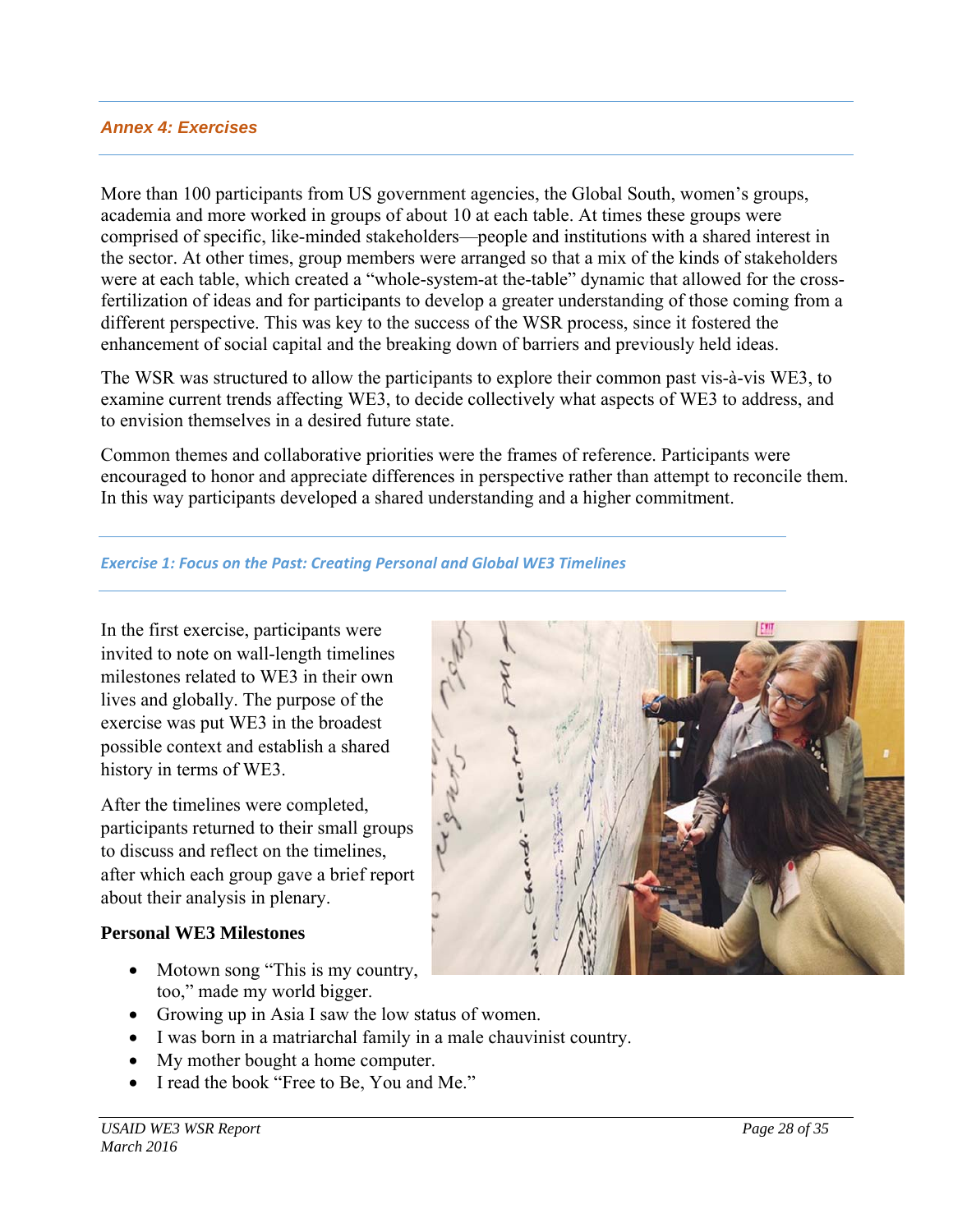- My economist father taught be financial management skills with my allowance.
- I had my first unpaid maternity leave and saw my family's assets plummet.
- I grew up with a stay-at-home mother who asked permission from my father for every expense. Nothing was hers.
- I got my first smart phone and saw my work day increase by three hours.

# **Global WE3 Milestones**

- The creation of the birth control pill
- Roe vs Wade decision
- First World Conference on Women in Mexico City
- End of colonialization
- Grameen Bank founded
- Oportunidades and CCTs in Mexico
- GMOs change agricultural practices
- "Lean In" published
- Rana Plaza Collapse
- SDG #5 on gender equality (including health and VAW)
- Paris Climate Change Conference
- Trudeau's decision to establish gender parity in the Canadian cabinet because "it's 2015"

### *Exercise 2: Focus on the Present—Making a Mind Map for Advancing WE3*

The facilitators gathered the participants in a plenary session to conduct a communal brainstorming session to identify trends affecting WE3. Participants were invited to present trends for inclusion on the mind map along with examples of the implications or effects of the trends in one of four categories: Economic, Social, Political, and Environmental.

Following the brainstorming, participants were asked to vote on the WE3 trends they considered most important to them. Each stakeholder group was given dots of a different color with which to vote, and they were told they could vote for four different trends or put all of their dots on one trend, or any variation thereof depending on how strongly they felt.

# Top Trends:

Economic: Data collection and sharing, agency/decisionmaking, intended/unintended consequences, GBV

Social: Financial inclusion through tech, "do no harm", men taking on care roles

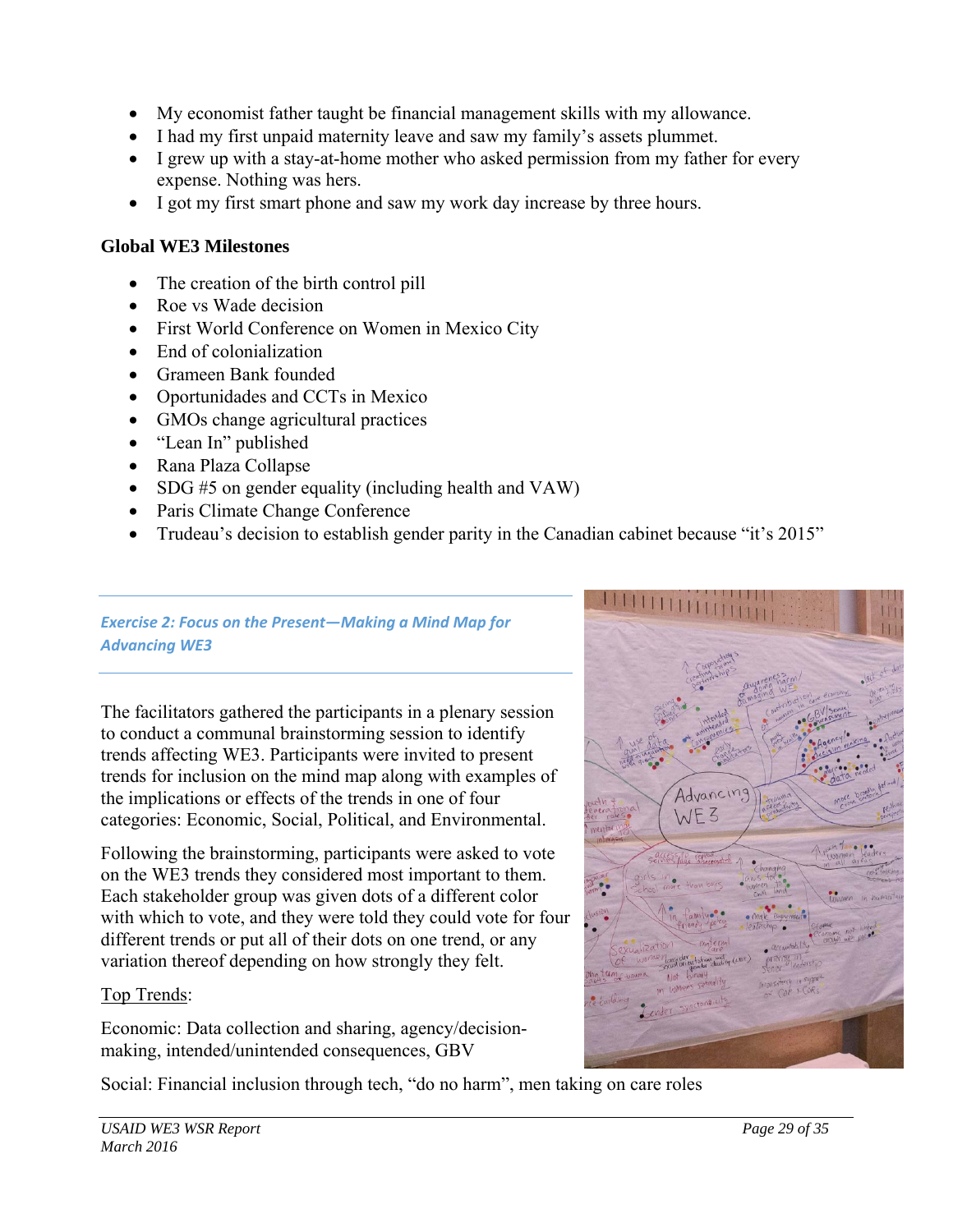Political: Male engagement at leadership levels, legislation for women's land ownership, women leaders in all areas



Environmental: Climate change eroding advances, women and time poverty

*Exercise 3: Focus on the Present: How Trends Affect the System*

The participants next worked in stakeholder groups to exchange views on what they felt were the most significant trends affecting WE3. They were asked to identify three-to-five trends that they as a stakeholder group were interested in addressing and to respond to two questions:

- 1. What is your stakeholder group doing now to respond to this trend?
- 2. What is not being done to address this trend that should be?

The discussions are summarized below by stakeholder group.

- Inclusive Finance
	- o Making the business case for WE3 in the private sector
	- o Promoting digital financial services
	- o Need for tailored products, but beware ghettoization of "pink" products
	- o Need for identification documents for women
- Decent Work and Workforce Development
	- o Need more social protections, family leave and minimum wage
	- o Learn how to empower women without doing harm
	- o Use social media as a force for change
	- o Create partnerships with private sector
	- o Use bilateral/multilateral agreements to change labor criteria in FTAs/Trade benefit programs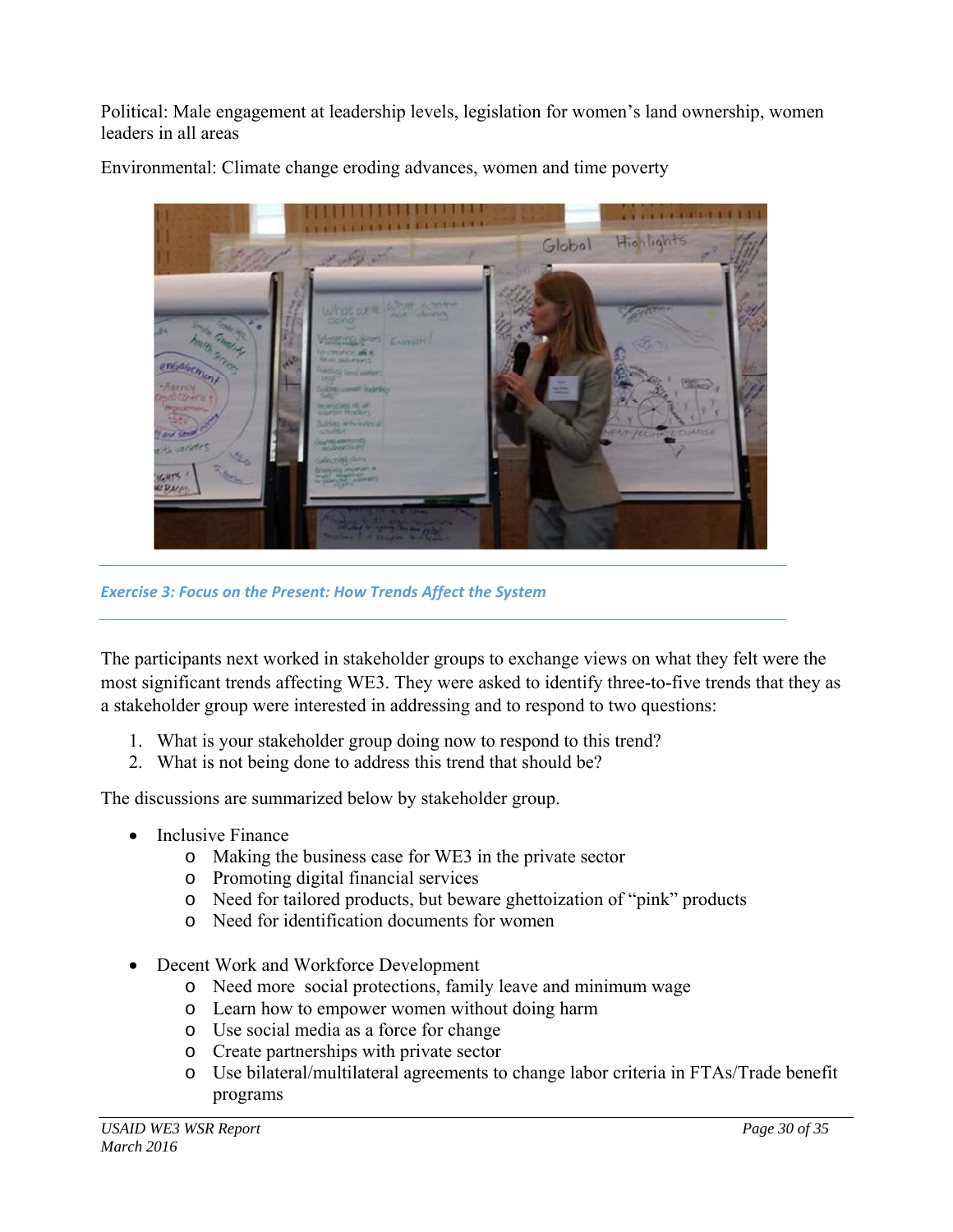- Assets and Technology
	- o Gendered use of tech
	- o Tools of technology to address crisis
	- o Mobile phone/SMS
	- o Corporations as partners in labor law and entrepreneurship
	- o Safety, transportation, and assets
- Education and Youth Workforce Development
	- o Male engagement and community engagement
	- o Cross-sectoral approaches
	- o Data, market relevant skills
	- o Public-private partnerships
	- o Eliminate corruption and GBV in schools
- Women's Leadership, Organizations and Capacity Building
	- o Agency/decision-making and self-esteem
	- o Male engagement and challenging traditional gender roles
	- o Need more data, especially qualitative data and better use of data
	- o Funding women's organizations
- Women's SME's & Entrepreneurship
	- o Men as part of a women entrepreneur ecosystem
	- o Social media and digital tools
	- o Private sector interest in WE3
- Risk Mitigation including GBV and Sexual Harassment
	- o Consciousness of unintended consequences, not enough data, trauma and low selfesteem
	- o Include LGBTQIA population
- Agriculture/Food Security
	- o Assets: social, land, money
	- o Women's organizations, self-esteem, male engagement
	- o Barriers and challenges: climate change, unintended consequences
- Innovative Male Engagement
	- o Need qualitative inventory on decision-making
	- o Male engagement in maternal and child health
	- o Men modeling behavior, not in a "token" way
- Health and Economic Strengthening
	- o Rights and evidence-based approach
	- o Gender/age sensitive quality health services
	- o Family friendly policies, female health workers, male engagement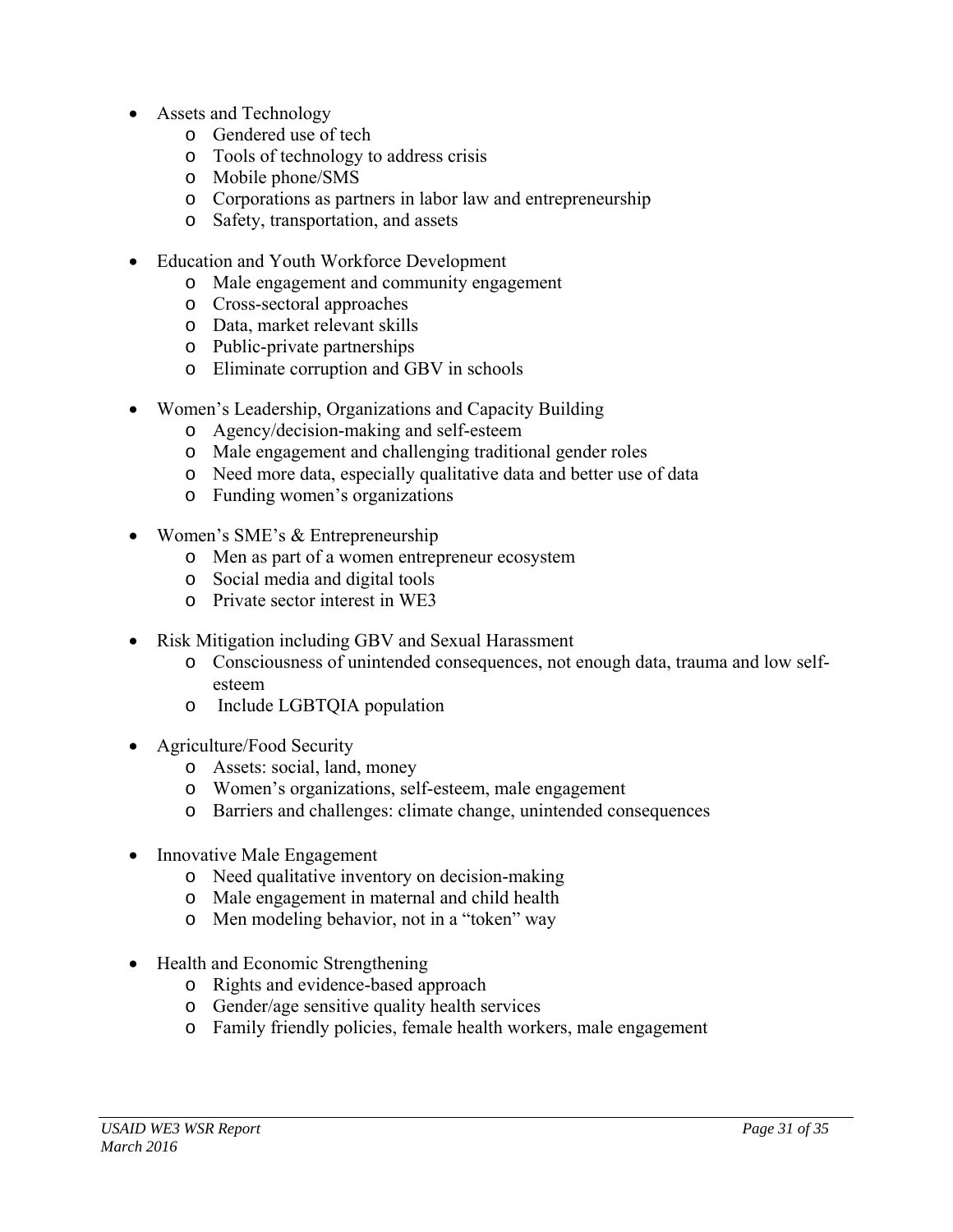

Participants, working in mixed groups, were asked to picture an ideal future state for WE3. They were asked to put themselves 10 years into the future (March 2026) and imagine what is happening in terms of society, infrastructure, values, etc. They were then asked to present their future scenarios in a manner of their choice, ideally in a creative way.

The groups varied in terms of how they shared their WE3 future scenarios. One group depicted a CNN news program highlighting WE3 improvements made by government, industry and others. Another did a group reading about the highlights of society in an empowered and equal world.

Examples of the elements of the future scenario presentations include the following:

### **Laws:**

- o Equal employment benefits
- o Laws for equal pay
- o Law for paid family leave
- o Equal rights under the law and laws are enforced
- o Equal ownership of assets including inheritance
- o LGBTQIA protections

### **Education:**

- o Gender parity in secondary education
- o Closer to gender parity in tertiary education

### **Government**

- o Gender parity in government
- o Countries have ownership of their own development
- o Authorities are committed to domestic violence/GBV prevention and justice/zero tolerance
- o Increased investment of time and money in governance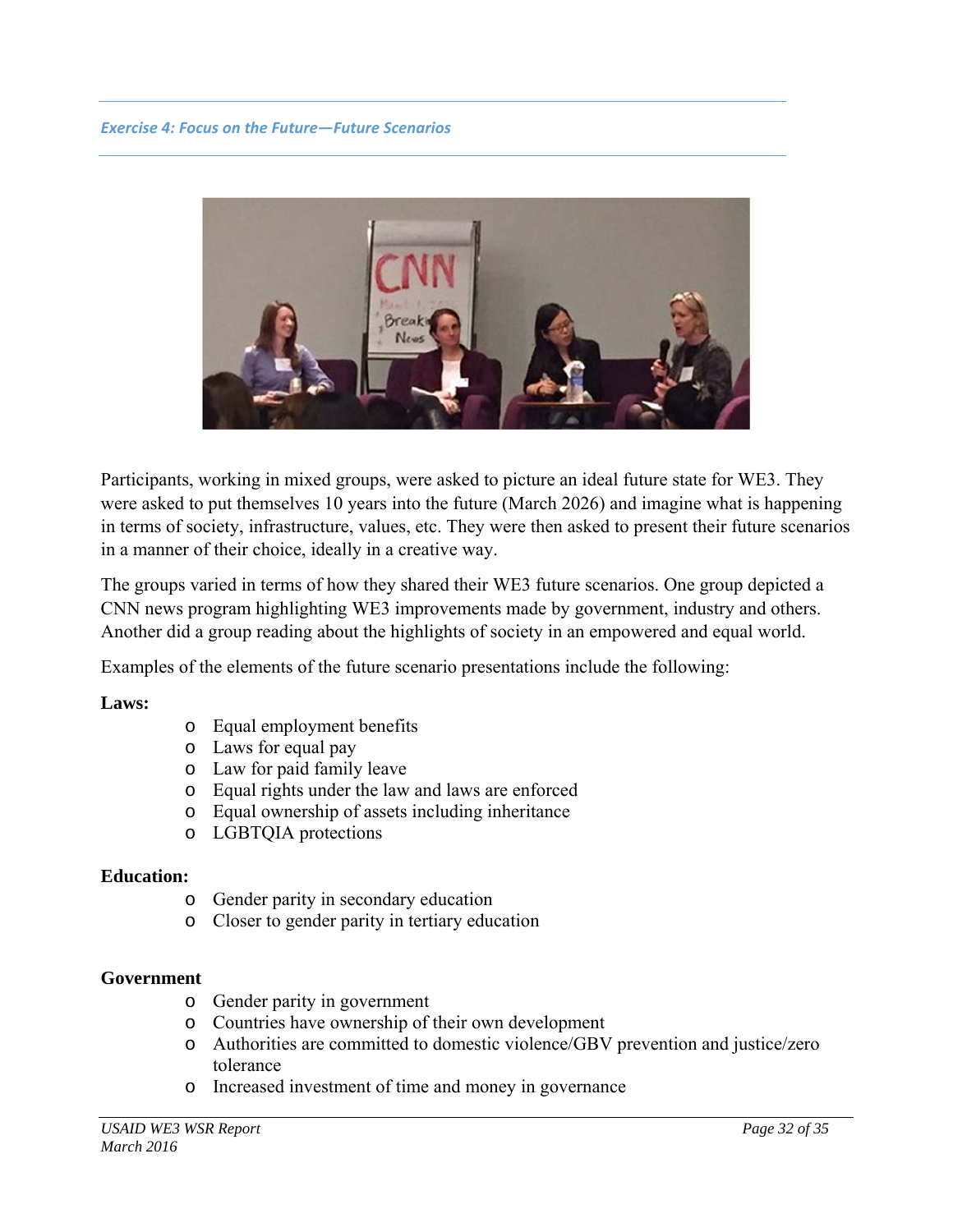- o Male engagement in gender equality is the norm and is built into everything
- o Mandatory gender units in government agencies
- o More developing countries collect sex-disaggregated data at the household level
- o Leveraging opportunities for "disruption" during displacement or conflict/use of ICT in USAID GBV policy

### **Health**

- o No more stigma for women who breastfeed in public or in the workplace
- o More access to reproductive services including maternal care

### **Private Sector**

- o Strong information-sharing data available and evidence based analysis/ Open source data
- o Closer to gender parity in STEM careers
- o There is gender data from corporations, SMEs, banking institutions and it is used for adaptive management
- o Time use as part of cost/benefit consumer analysis
- o Risk mitigation through livelihood diversification
- o More socially engaged corporations/move away from CSR to "win-win"

### **Social Norms**

- o More women in decision-making roles
- o Understand the larger investment in gender and social impacts
- o Men and women are held to the same standards in politics, leadership and management
- o Men take on more non-traditional roles and share caretaking workload
- o Expanded definition of gender identification including more diverse masculinity
- o Gender parity in traditional and religious leadership

### **Access to resources**

- o Equal food access
- o Everyone has access to reliable, affordable energy
- o Improved access to smartphones and computers for women/ Improvement of the digital gender gap

### **Finance and banking**

- o Saving accounts for all women and girls
- o Women are able to obtain finance on the same basis as men

Following the presentations, Wade Channell and Diana Prieto shared what they heard as common themes embraced through the scenarios. Most of the ideas were mentioned by multiple groups; the creative presentations allowed the participants to clearly see the common aspects they all shared.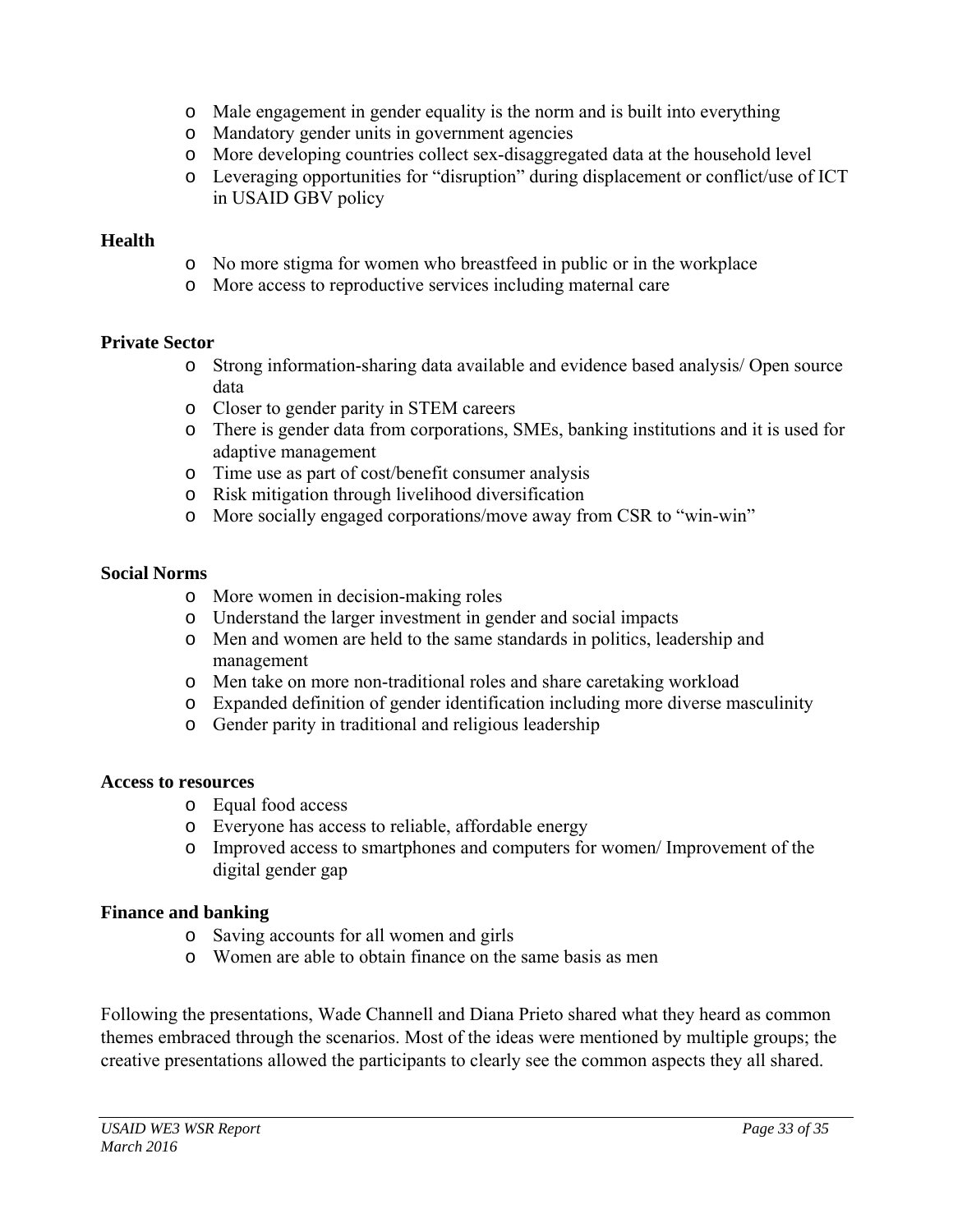The list was then scrutinized by the participants. Each entry was voted on by the group in plenary, and only those with 100% support were included as this WSR's list of common themes.

Common Themes:

- 1. Youth investment and empowerment
- 2. Men's engagement
- 3. Changing negative gender norms
- 4. Labor force participation/conducive environments and policies for job creation
- 5. Multisectoral partnerships
- 6. Data assessment and analysis
- 7. Resources and funding/investing in gender equality as a social good
- 8. Assets and access
- 9. GBV
- 10. Technology and digital inclusion
- 11. Community engagement
- 12. Climate change and migration
- 13. Rights-based approach
- 14. Social inclusion/LGBTQIA



The common themes were used by the groups on the second day of the workshop to develop the action plans reported on above in section IV. A key part of the WSR process is the collective nature of what is decided and exploiting in a positive sense the social capital built to move actions forward. Every participant had to agree to every common theme. For this reason, number 7 was placed to the side. Some participants felt that resources and investment was implicit in other topics. The remaining items are reflected in the three-month and three-year action plans.

# *Annex 5: Dialogue with USAID Leadership*

The workshop concluded with a dialogue between USAID leadership and participants about recommendations related to WE3 advancement. Diana Prieto began by summarizing the processes in which the groups had participated, and then each group was able to make brief comments to USAID for their consideration about ways to advance WE3. The highlights follow.

*Male Engagement*: Male engagement is critical to the success of everything else we spoke about. Knowing that it is important, we ask USAID to make it a priority. During the current policy review, identify this as a gap that needs to be addressed. **Ask that USAID commit to bringing more men into gender discussions.**

*Risk Mitigation*: Discussed the need to make sure all programs have dedicated measures to track and prevent against unintended consequences. GBV and unintended negative consequences, to be